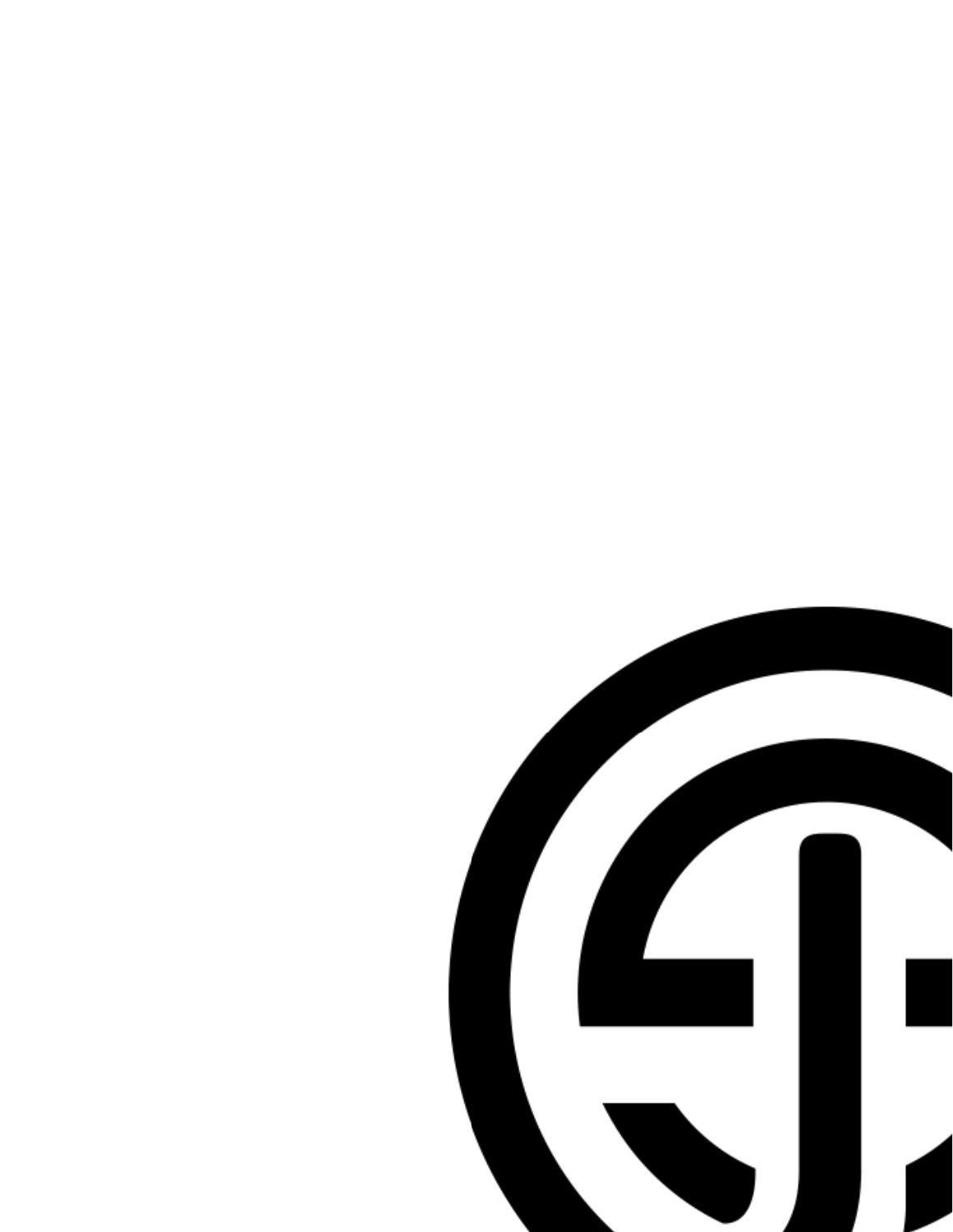Sjolie Sunless | A Division of Sjolie, Inc. | All Rights Reserved 2543 Warren Drive | Rocklin, CA 95677 | 1-888-495-6064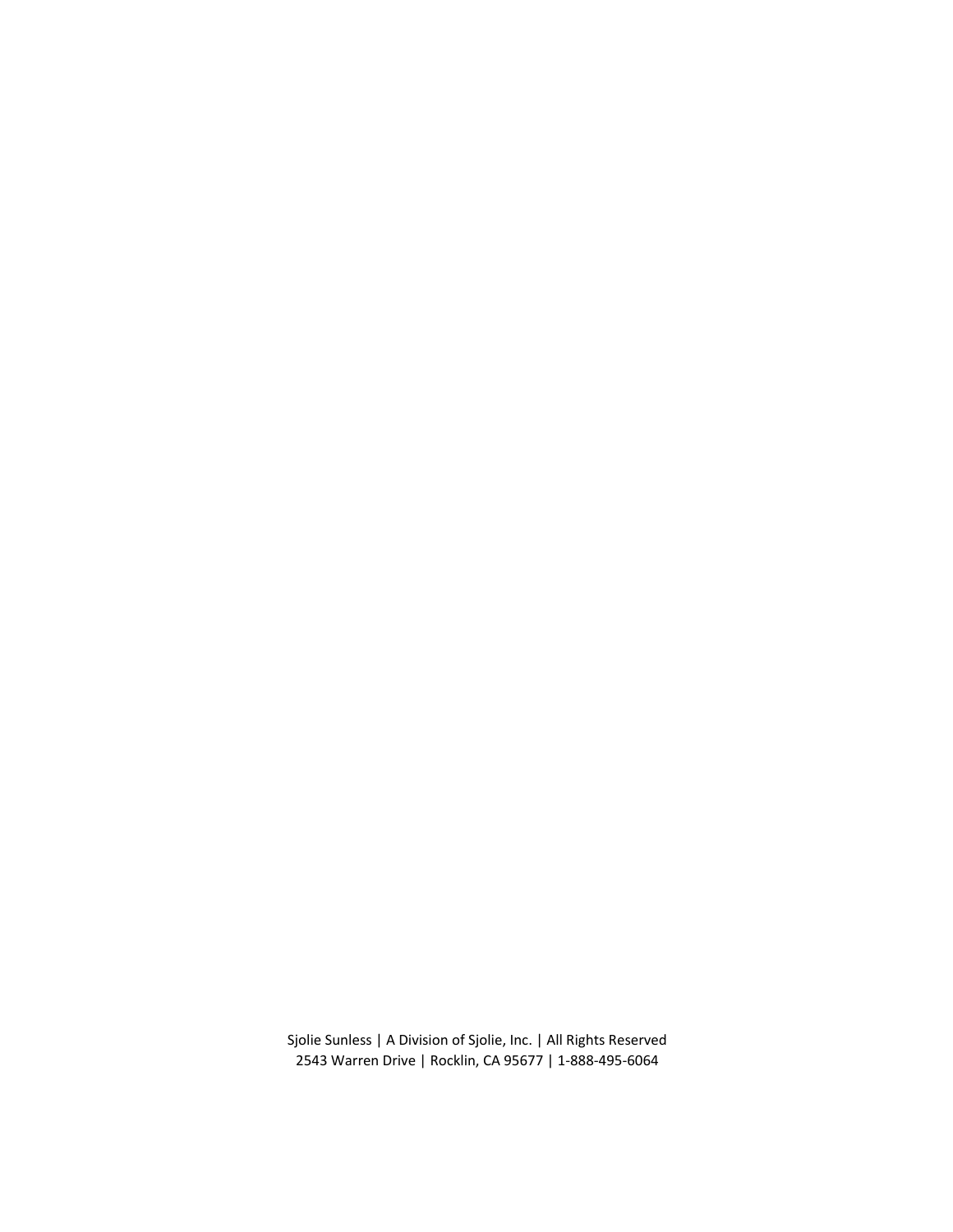# Table of Contents

- 1. Welcome
	- 1.1 Purpose
	- 1.2 At-Will Employment
- 2. Workplace Commitments
	- 2.1 Employment Opportunity
	- 2.2 Non-Harassment/Non-Discrimination
	- 2.3 Drug & Alcohol-Free
	- 2.4 Open Door Policy

#### 3. Policies and Procedures

- 3.1 Professional Conduct
- 3.2 Dress Code
- 3.3 Payday
- 3.4 Bonuses
- 3.5 Company Property
- 3.6 Privacy
- 3.7 Personnel Files

# 4. Employment Classification

- 4.1 Standards
- 4.2 Exempt Employees
- 4.3 Non-Exempt Employees
- 4.4 Employment Status

### 5. Attendance Policies

- 5.1 General Attendance
- 5.2 Tardiness
- 5.3 Breaks & Lunch

### 6. Leave Policies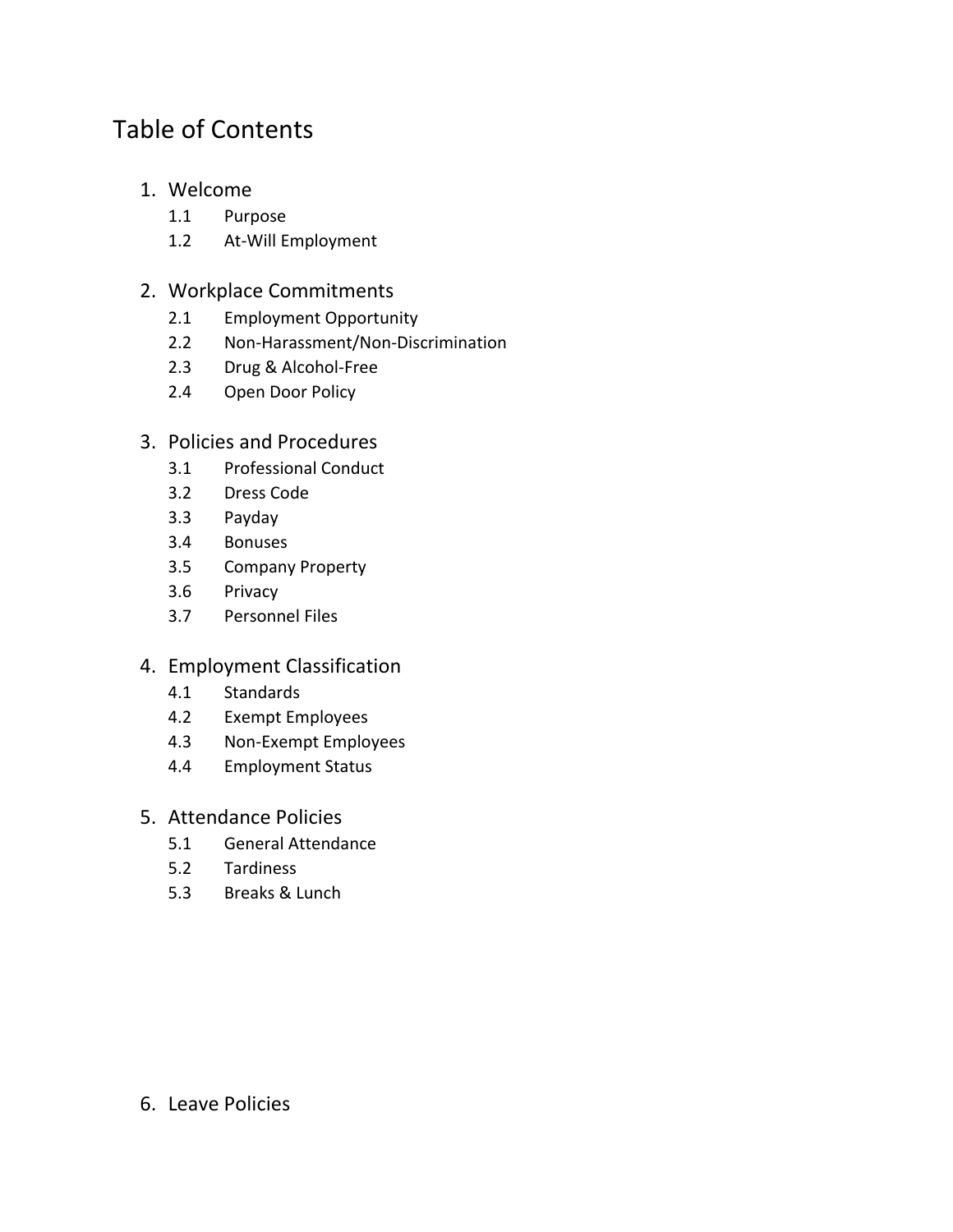- 6.1 Vacations
- 6.2 Sick Leave
- 6.3 Family & Medical Leave
- 6.4 Holidays
- 6.5 Jury Duty
- 6.6 Military
- 6.7 Leave of Absence

### 7. Work Performance

- 7.1 Expectations
- 7.2 Reviews
- 7.3 Insubordination
- 8. Discipline Policy
	- 8.1 Disciplinary Action
	- 8.2 Procedures
	- 8.3 Termination

# 9. Health & Safety

- 9.1 Safety
- 9.2 Security
- 9.3 Emergencies

### 10.Termination

- 10.1 Voluntary Termination
- 10.2 Final Paycheck
- 10.3 Exit Interview

### 11.Non-Compete Provision

- 11.1 Noncompetition Clause
- 11.2 Non-Solicitation Clause
- 11.3 Confidentiality Agreement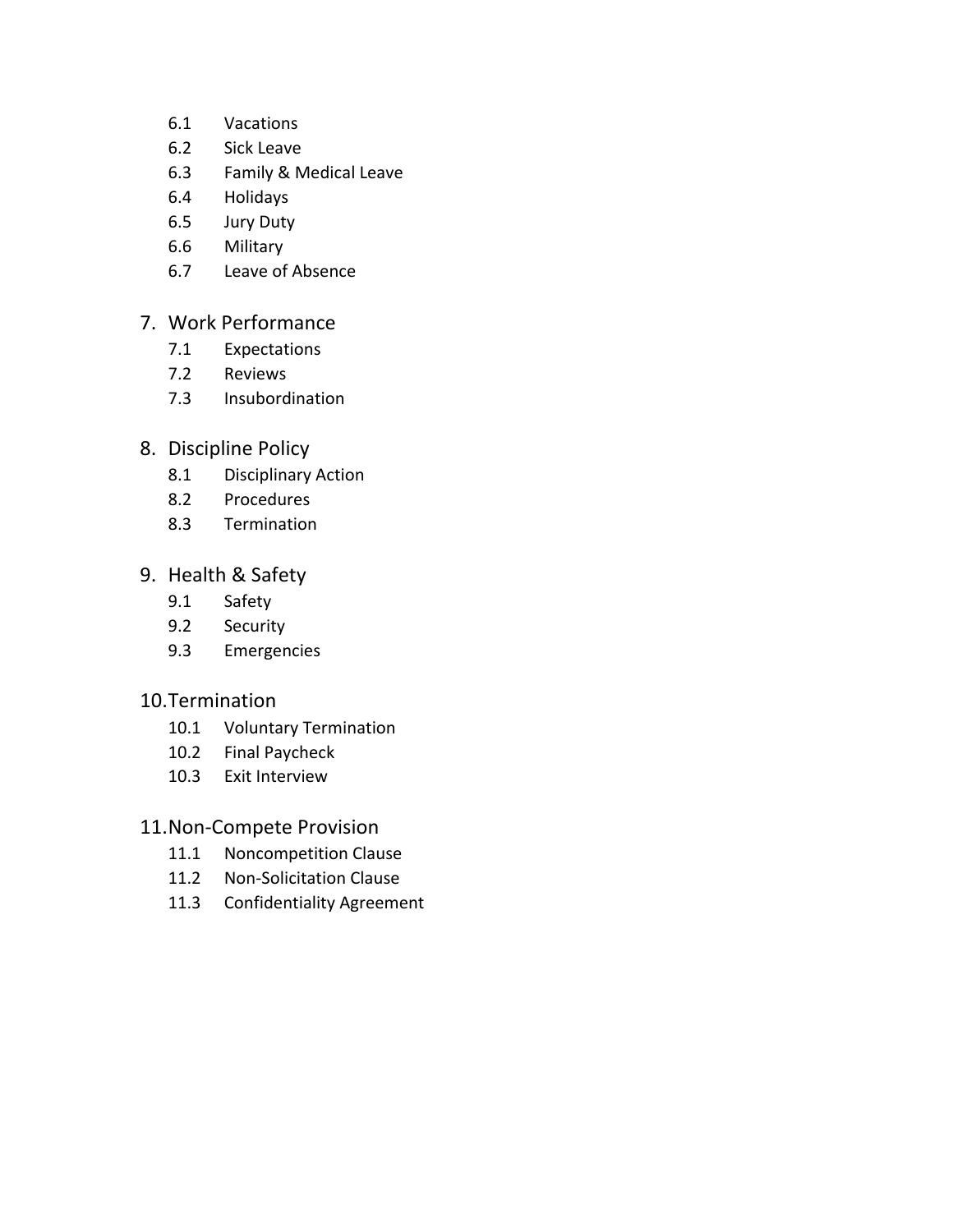# 1.1 Purpose of this Handbook

This handbook has been prepared to inform new employees of the policies and procedures of this company and to establish the company's expectations. It is not all-inclusive or intended to provide strict interpretations of our plans; instead, it offers an overview of the work environment. This handbook is not a contract, expressed or implied, guaranteeing employment for any length of time and is not intended to induce an employee to accept work with Sjolie Sunless.

Sjolie Sunless reserves the right to unilaterally revise, suspend, revoke, terminate or change any of its policies, in whole or in part, whether described within this handbook or elsewhere, in its sole discretion. If any discrepancy between this handbook and current company policy arise, conform to current company policy. Every effort will be made to keep you informed of the company's policies. However, we cannot guarantee that notice of revisions is provided. Feel free to ask questions about any of the information in this handbook.

This handbook supersedes and replaces any, and all, personnel policies and manuals previously distributed, made available, or applicable to employees of Sjolie, Inc.

### 1.2 At-Will Employment

Employment at this company is at-will. An at-will employment relationship can be terminated at any time, with or without reason or notice by either the employer or the employee. This atwill employment relationship exists regardless of any statements by office personnel to the contrary. Only **Michael H. Sjolie** is authorized to modify the at-will nature of the employment relationship, and the modification must be in writing.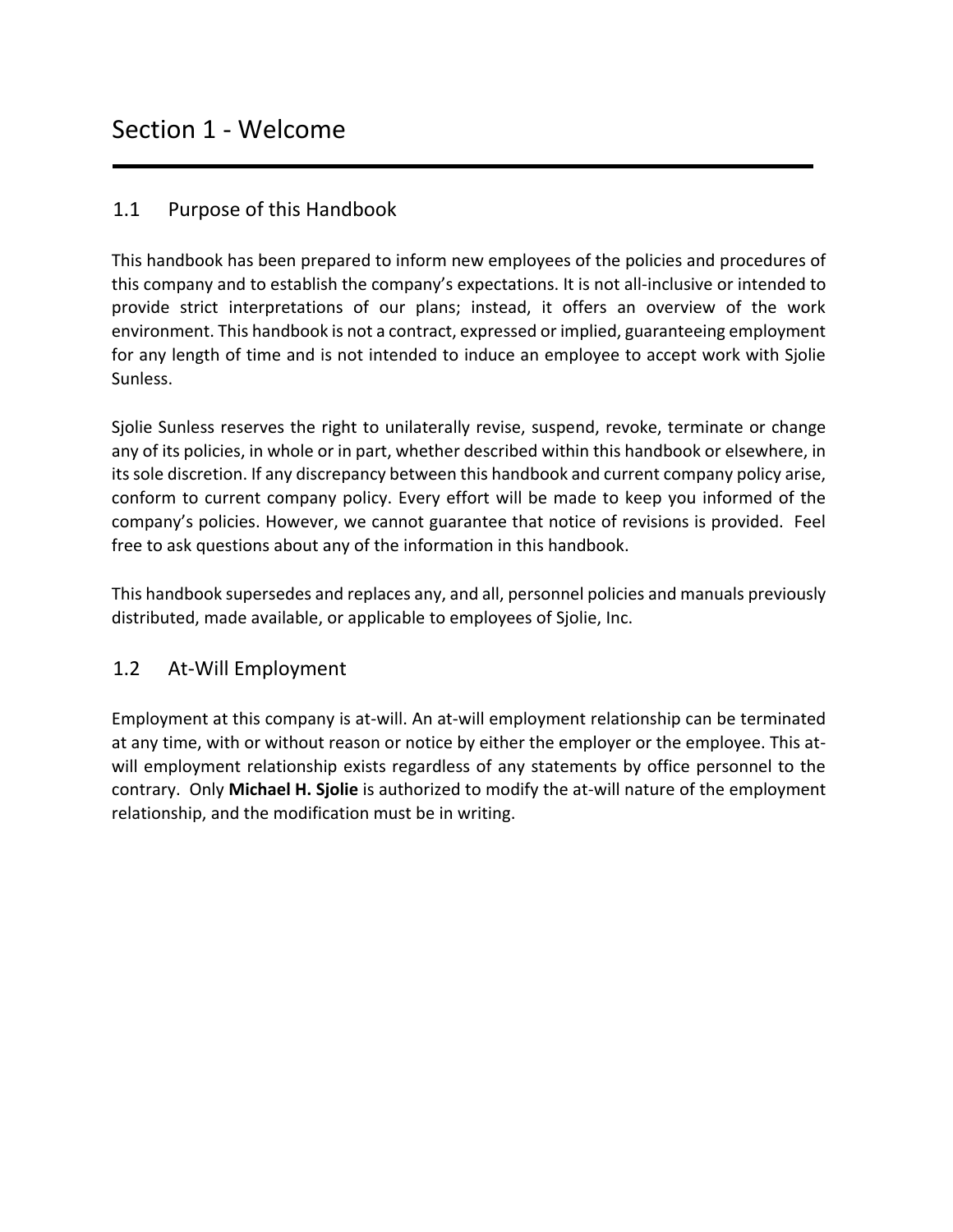# 2.1 Equal Opportunity Employment

This company is an equal opportunity employer and does not unlawfully discriminate against employees or applicants for employment based on an individual's race, color, religion, creed, sex, national origin, age, disability, marital status, veteran status or any other status protected by applicable law. This policy applies to all terms, conditions, and privileges of employment, including recruitment, hiring, placement, compensation, promotion, discipline, and termination.

Whenever possible, the company makes reasonable accommodations for qualified individuals with disabilities to the extent required by law. Employees who would like to request a reasonable accommodation should contact the appropriate management personnel.

# 2.2 Non-Harassment / Non-Discrimination Policy

This company prohibits discrimination or harassment based on race, color, religion, creed, sex, national origin, age, disability, marital status, veteran status or any other status protected by applicable law. Everyone has the right to work in a professional atmosphere that promotes equal employment opportunities and is free from discriminatory practices, including without limitation harassment. Consistent with its workplace policy of equal employment opportunity, the company prohibits and will not tolerate harassment based on race, color, religion, creed, sex, national origin, age, disability, marital status, veteran status or any other status protected by applicable law. Violations of this policy are not tolerated.

Discrimination includes but is not limited to: making any employment decision or employmentrelated action based on race, color, religion, creed, age, sex, disability, national origin, marital or veteran status, or any other status protected by applicable law.

Harassment is defined as unwelcome verbal or non-verbal conduct. Harassment is based upon a person's protected characteristic, that denigrates or shows hostility or aversion toward the person because of nature, and which affects the person's employment opportunities or benefits. This has the purpose or effect of unreasonably interfering with the person's work performance or has the purpose or effect of creating an intimidating, hostile or offensive working environment. Harassing conduct includes but is not limited to: epithets; slurs or negative stereotyping; threatening, intimidating or hostile acts; denigrating jokes and display or circulation in the workplace of spoken, written or graphic material that denigrates or shows hostility or aversion toward an individual or group based on their protected characteristic.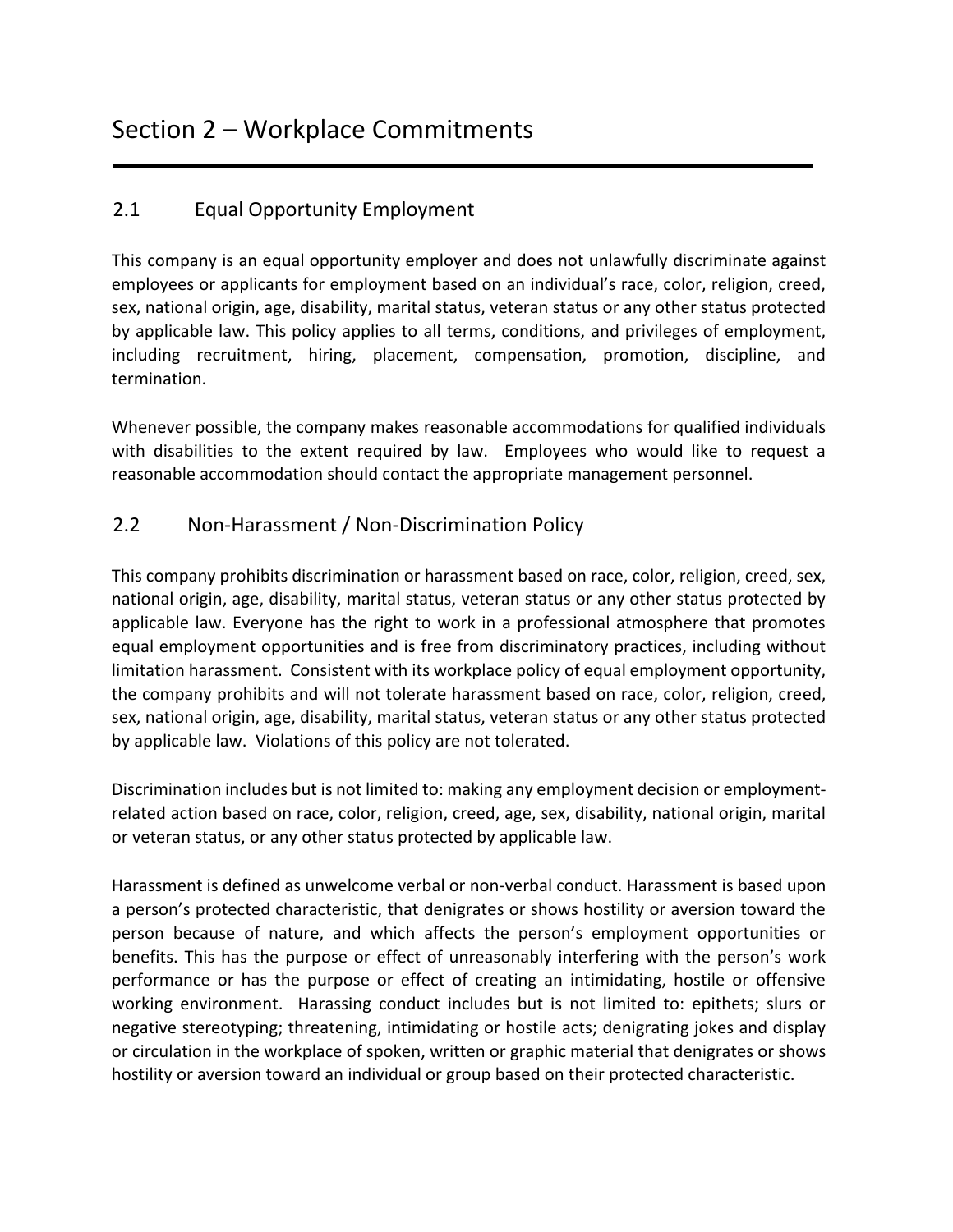Sexual harassment is an act of unwelcome sexual advances, requests for sexual favors and other verbal, the visual or physical conduct of a sexual nature, when:

- 1. Submission to such conduct is made either explicitly or implicitly a term or condition of an individual's employment;
- 2. Submission to or rejection of such conduct by an individual is used as the basis for employment decisions affecting such individual; or
- 3. Such manner has the purpose or effect of unreasonably interfering with an individual's work performance or creating an intimidating, hostile or offensive working environment.

Examples of sexual harassment include: unwelcome or unsolicited sexual advances, displaying sexually suggestive material, unwelcome sexual flirtations, advances or propositions, suggestive comments, verbal abuse of a sexual nature, sexually oriented jokes, crude or vulgar language or gestures, graphics or oral commentaries about an individual's body, display or distribution of obscene materials, physical contact such as patting, pinching or brushing against someone's body, or physical assault of a sexual nature.

#### Reporting:

Any company employee who feels that he or she has been harassed or discriminated against, or has witnessed or become aware of discrimination or harassment in violation of these policies, should bring the matter to the immediate attention of management and the CEO of Sjolie, Inc. The powers that be will promptly investigate all allegations of discrimination and harassment, and act as appropriate based on the outcome of the investigation. An investigation and its results are treated as confidential to the extent feasible, and the company will take appropriate action based on the outcome of the investigation.

**No employee will be disciplined for making a complaint in good faith regarding a violation of these policies, or for participating in good faith in an investigation under these policies. If an employee feels he/she is being retaliated against, the employee should file a complaint using the procedures set forth above.** 

# 2.3 Drug-Free / Alcohol-Free Environment

Employees are prohibited from unlawfully consuming, distributing, possessing, selling, or using controlled substances while on duty. Also, employees may not be under the influence of any controlled substance, such as drugs or alcohol, while at work, on company premises or engaged in company business. Prescription drugs or over-the-counter medications, taken as prescribed, are an exception to this policy.

Anyone violating this policy may be subject to disciplinary action, up to and including termination.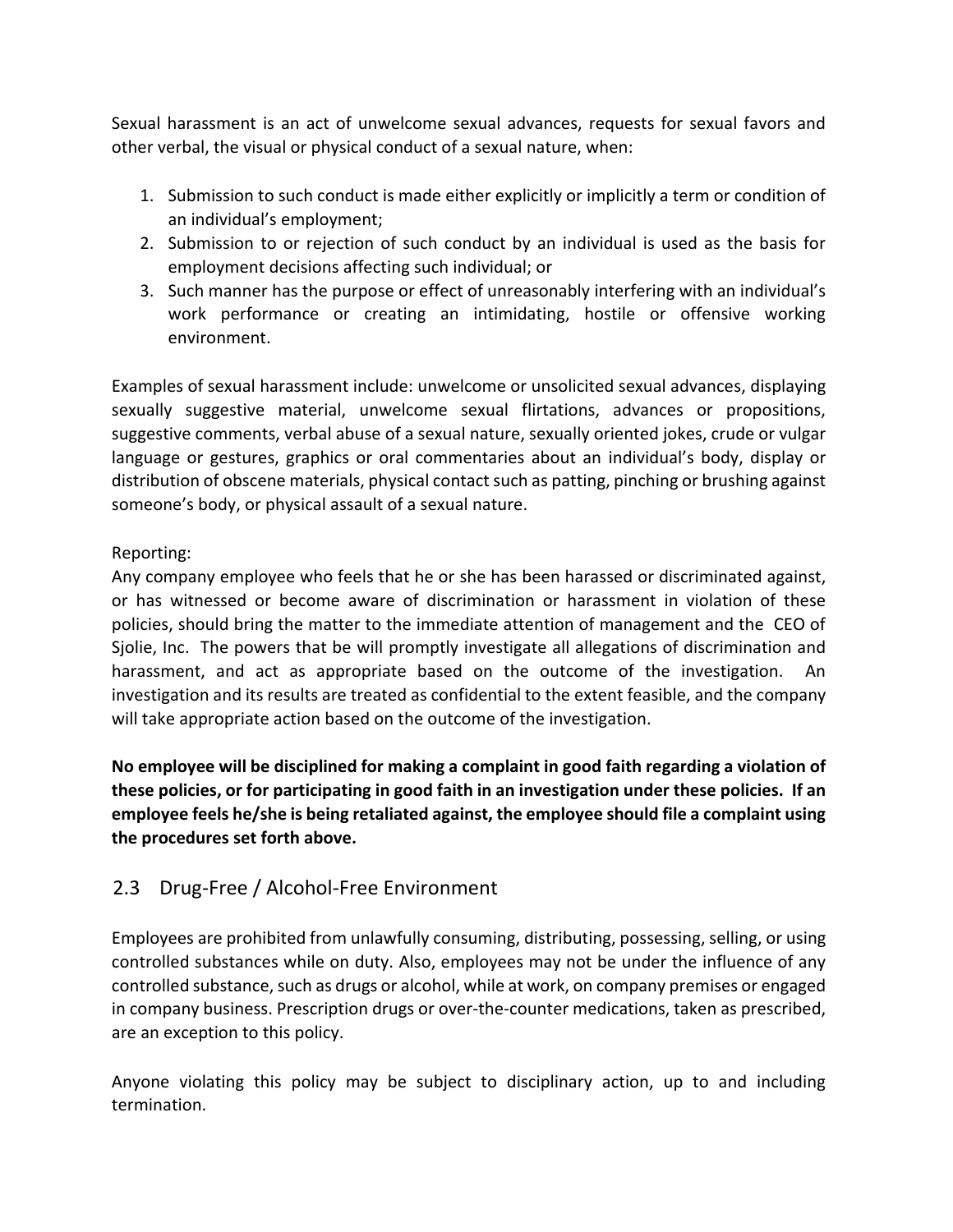# 2.4 Open Door Policy

Sjolie Sunless has an open-door policy and takes employee concerns and problems seriously. The company values each employee and strives to provide positive work experience. Employees are encouraged to bring any workplace concerns or issues they might have or know about to their supervisor or some other member of management.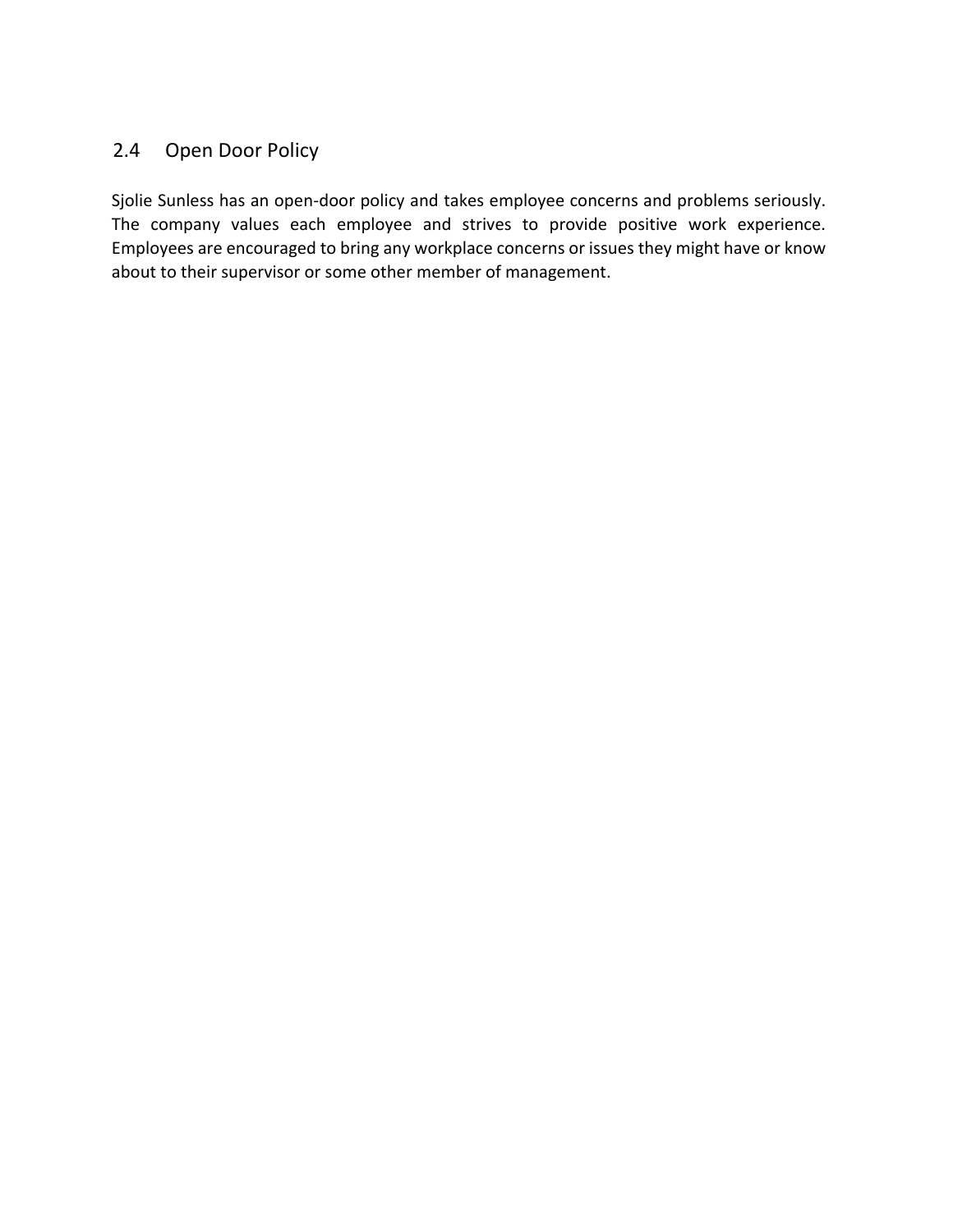# 3.1 Professional Conduct

Sjolie Sunless expects its employees to adhere to a standard of professional conduct and integrity. This ensures that the work environment is safe, comfortable and productive. Employees should be respectful, courteous, and mindful of others' feelings and needs and workflow throughout their employment. General cooperation between coworkers and supervisors is expected and very much encouraged. Individuals who act in an unprofessional manner, fail to cooperate with management, have disrespectful actions will be subject to disciplinary action or job termination.

# 3.2 Dress Code

An employee's appearance and hygiene are a reflection on the company's character, influence, and reach. Employees are expected to dress appropriately for their work responsibilities and position in a manner that is reflective of the company's goals and direction.

Warehouse, Industrial, and Manufacturing employees are required to adhere to uniform standards at any time. Warehouse, Industrial, and Manufacturing employees are required to wear close-toed shoes at all times. Clothing should be neat and presentable in the case of visitor interaction. Clothing should refrain from inappropriate graphics or phrases. All clothing must project professionalism.

Office and Support Staff are required to dress business casual. Employees should look sharp and professional at all times. Shorts/mini-skirts, work-out attire, strapless tops, low cut/backless tops, revealing or obnoxious clothing is not allowed.

Failure to adhere to dress code standards will be subject to disciplinary action or job termination.

### 3.3 Payday

Sjolie Sunless will distribute Paychecks on the **5 th** and the **20th** of every month. If the pay date lands on holiday or weekend, paychecks will be provided on the closest following business day.

The paycheck will reflect work performed for the current period. Paychecks include salary or wages earned less any mandatory or elected deductions. Mandatory deductions include federal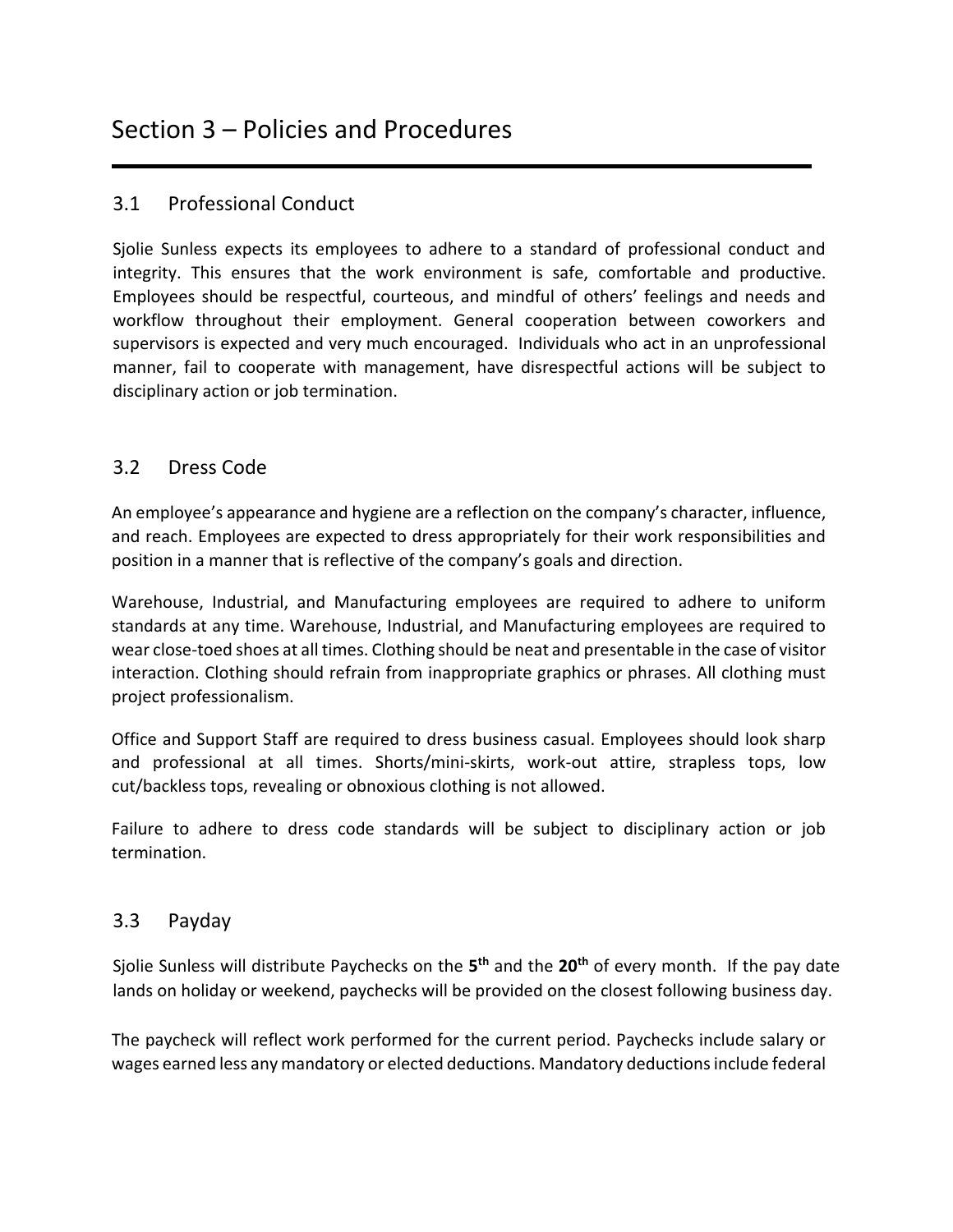or state withholding tax and other withholdings. Elected deductions are deductions authorized by the employee, and may include, for example, contributions to benefit plans.

Employees may contact the appropriate management personnel to obtain the necessary authorization forms for requesting additional deductions from their paychecks.

Notify a supervisor if the paycheck appears to be inaccurate or if it has been misplaced.

Sjolie Inc. reserves the right to charge a replacement fee for any lost paychecks. Advances on paychecks are **not** permitted. Information regarding final paychecks can is found under the termination section of this handbook.

# 3.4 Bonus Pay

All bonuses awarded to the employee shall be included in the upcoming pay period check but is not guaranteed. The employer has up to 15 days after the bonus period to accommodate and pay each employee. All bonus pay is calculated based on the time spent working, any employee that working 40 hours on average during the bonus period will receive 100% of their bonus. All employees that have a vacation or leave days during the bonus period will calculate the percentage worked based on the 40-hour work week to figure the bonus owed.

# 3.5 Company Property

Company property, such as equipment, vehicles, telephones, computers, and software, is not for private use. These devices are to be used strictly for company business and are not permitted off grounds unless authorized. Upon termination, employees are required to surrender any company property they possess.

Company computers, internet, and emails are a privileged resource and must be used only to complete essential job-related functions. Employees are not permitted to download any "pirated" software, files or programs and must receive permission from a supervisor before installing any new software on a company computer. Data or applications stored on company computers may not be copied for personal use.

Phones are provided for business use. Sjolie Sunless requests employees not receive personal calls while on duty. If urgent, please keep personal calls to a minimum and conversations brief. Personal long-distance calls are not permitted.

Employees should have no expectation of privacy in their use of company computers or other electronic equipment.

Violations of these policies could result in disciplinary action or job termination.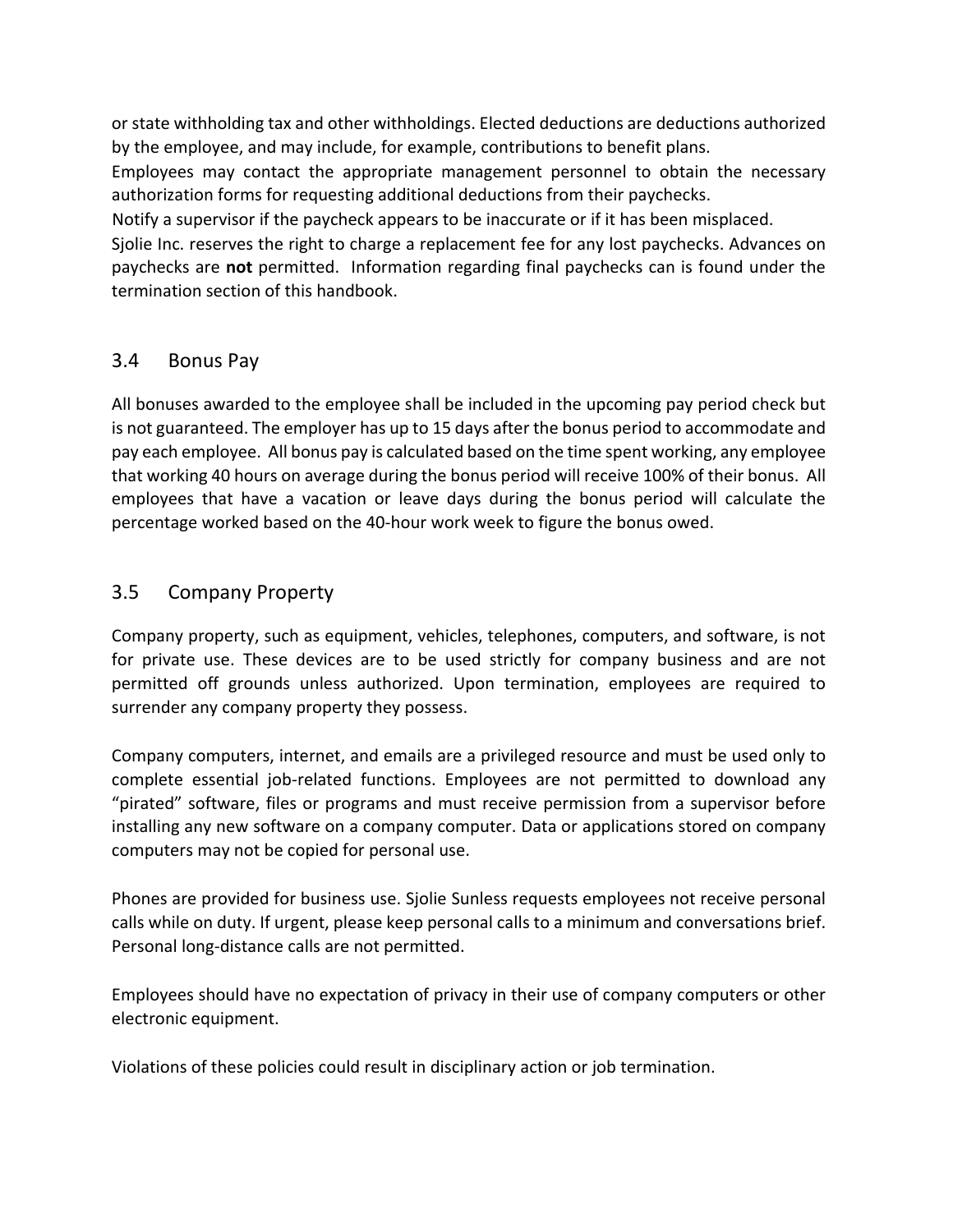### 3.6 Privacy

Employees and employers share a relationship based on trust and mutual respect. However, the company retains the right to access all company property including computers, desks, file cabinets, storage facilities, and files and folders, electronic or otherwise, at any time. Employees should not entertain any expectations of privacy when on company grounds or while using company property.

All documents, files, voice-mails and electronic information, including e-mails and other communications, created, received or maintained on or through company property are the property of the company, not the employee. Therefore, employees should have no expectation of privacy over those files or documents.

#### 3.7 Personnel Files

The company maintains a personnel file on each employee. These files are kept confidential to the extent possible.

It is essential personnel files accurately reflect each employee's personal information. Employees are expected to inform the company of any change in name, address, home phone number, home address, marital status, number of dependents or emergency contact information.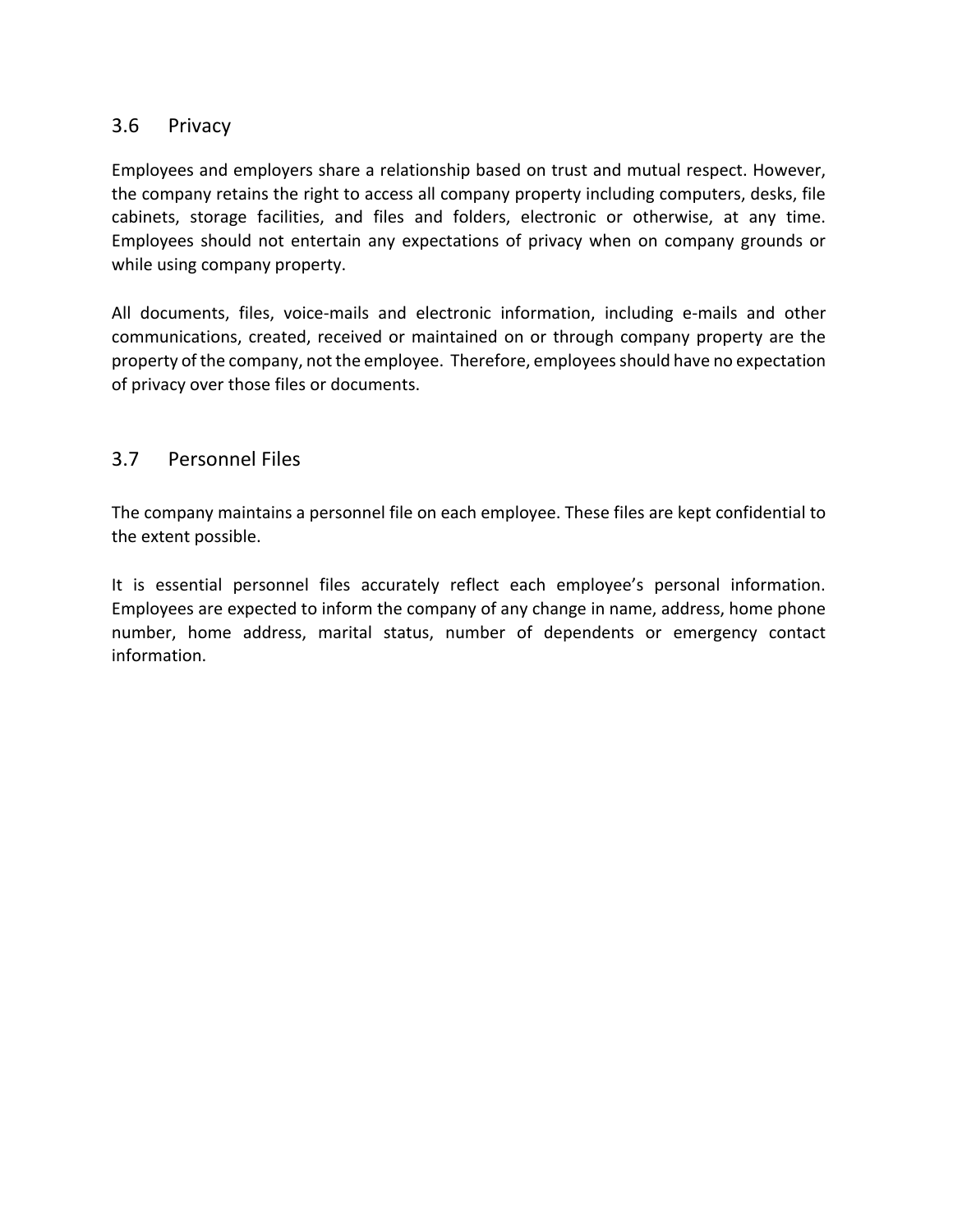### 4.1 Employment Standards

This company assigns positions, determines wages and compensates employees for overtime by state and local laws and the Fair Labor Standards Act.

# 4.2 Exempt Employees

Exempt employees are those excluded from the overtime pay requirements of the Fair Labor Standards Act. Exempt employees are paid a salary and are expected to work beyond their regular work hours whenever necessary to accomplish the work of the company. Exempt employees are not eligible to receive overtime compensation. Employees should consult with an administrator if they have questions regarding their classification as an exempt employee.

# 4.3 Non-Exempt Employees

Non-exempt employees are those eligible for overtime pay of 1.5 times the regular hourly rate of pay for all hours worked over 40 per work week. **All overtime requires approval in advance and under no circumstances is an employee to accrue hours termed as overtime unless explicitly authorized by a manager.** Employees should consult with an administrator if they have questions regarding their classification as a non-exempt employee.

# 4.4 Part Time, Full Time, or Temporary Status

Part-time or full-time status depends on the number of hours per week an employee works. Regular employees who work fewer than 40 hours receive part-time classification. Part-time employees are not eligible for employee benefits as described in this handbook. Regular employees who work at least 40 receive the full-time designation.

Sjolie Sunless may hire employees for specific projects or periods of time. Temporary employees may work either part-time or full-time but generally, are scheduled to terminate by a particular date. Temporary employees who remain on duty past the expected termination remain classified as temporary. Only Michael H. Sjolie may change an employee's interim status. Temporary employees are not eligible for employment benefits.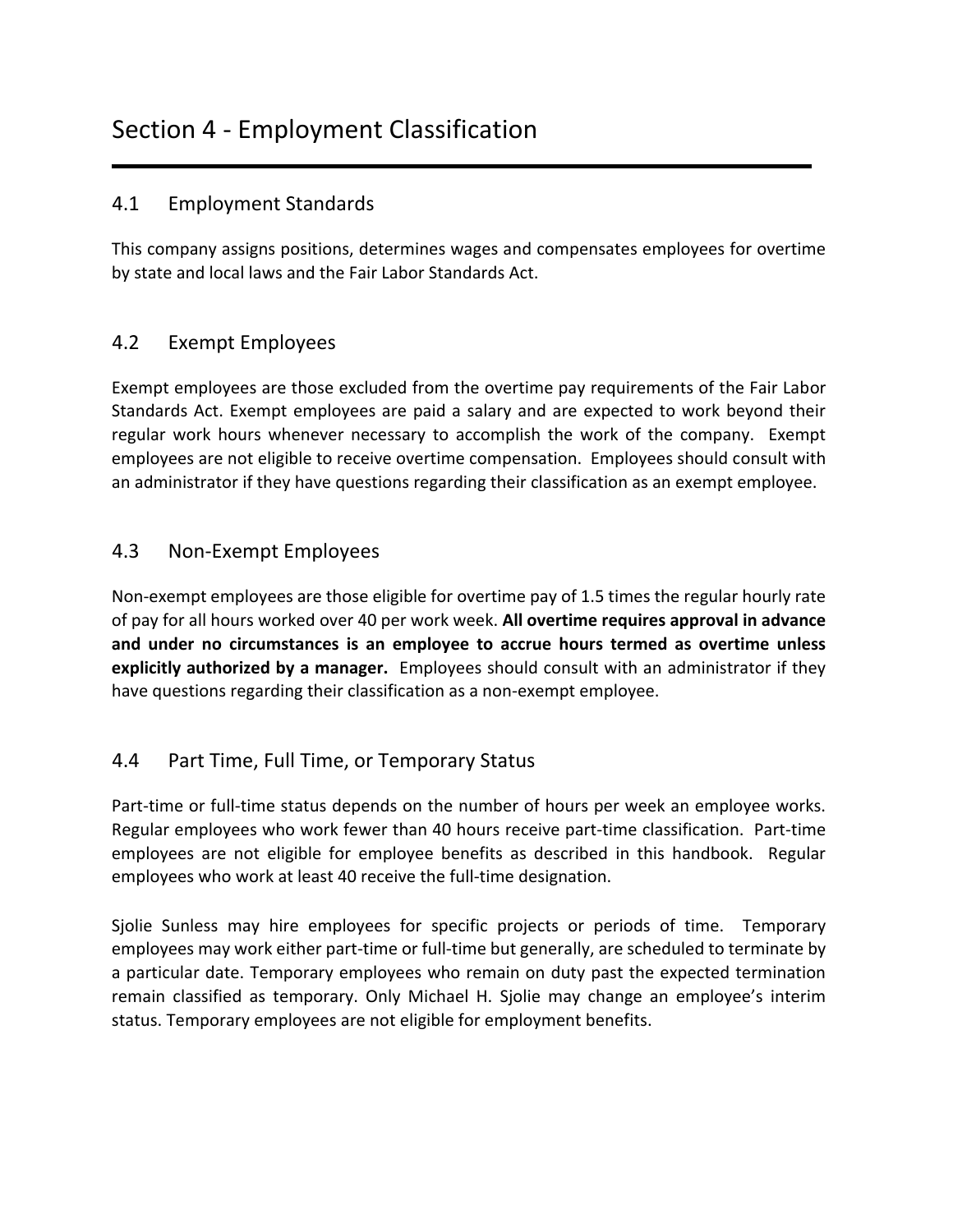### 5.1 General Attendance

The company maintains regular working hours of 8:00 am – 5:00 pm Monday through Friday. Hours may vary depending on work location and job responsibilities. Supervisors will provide employees with their work schedule. Should an employee have any questions regarding his/her work schedule, the employee should contact their supervisor.

**The company does not tolerate absenteeism without excuse**. Employees who will be late to or absent from work should notify a supervisor in advance, or as soon as practicable, in the event of an emergency. Chronic absenteeism may result in disciplinary action or employment termination. A benchmark for chronic absenteeism is averaging more than 1.5 days of missed work per calendar month of employment.

Employees who need to leave early, for illness or otherwise, should inform a supervisor before departure with as much notice as is practical and possible. Unauthorized departures may result in disciplinary action or job termination.

# 5.2 Tardiness

Employees are expected to arrive on time and ready for work. A 7-minute policy has been implemented for emergencies. An employee who enters 7 minutes after their scheduled arrival time is considered tardy. An employee who arrives within the 7-minute policy is granted leniency. Abuse of this policy will result in disciplinary action or job termination. The company recognizes that situations arise which hinder punctuality; regardless, excessive tardiness is prohibited and may be subject to disciplinary action or job termination.

### 5.3 Breaks & Lunch

All full-time, nonexempt employees are permitted a 15-minute rest break for each four-hour work period. Breaks are not allowed at the beginning or end of the workday to offset arrival and departure times. At the supervisor's discretion, both rest breaks may be combined with the lunch period, not to exceed 60 minutes. Employees who voluntarily work through their break periods will not be paid additional compensation beyond their paid hour of work.

**Based on your working hours, meal periods are thirty minutes to one hour and require approval by a supervisor.**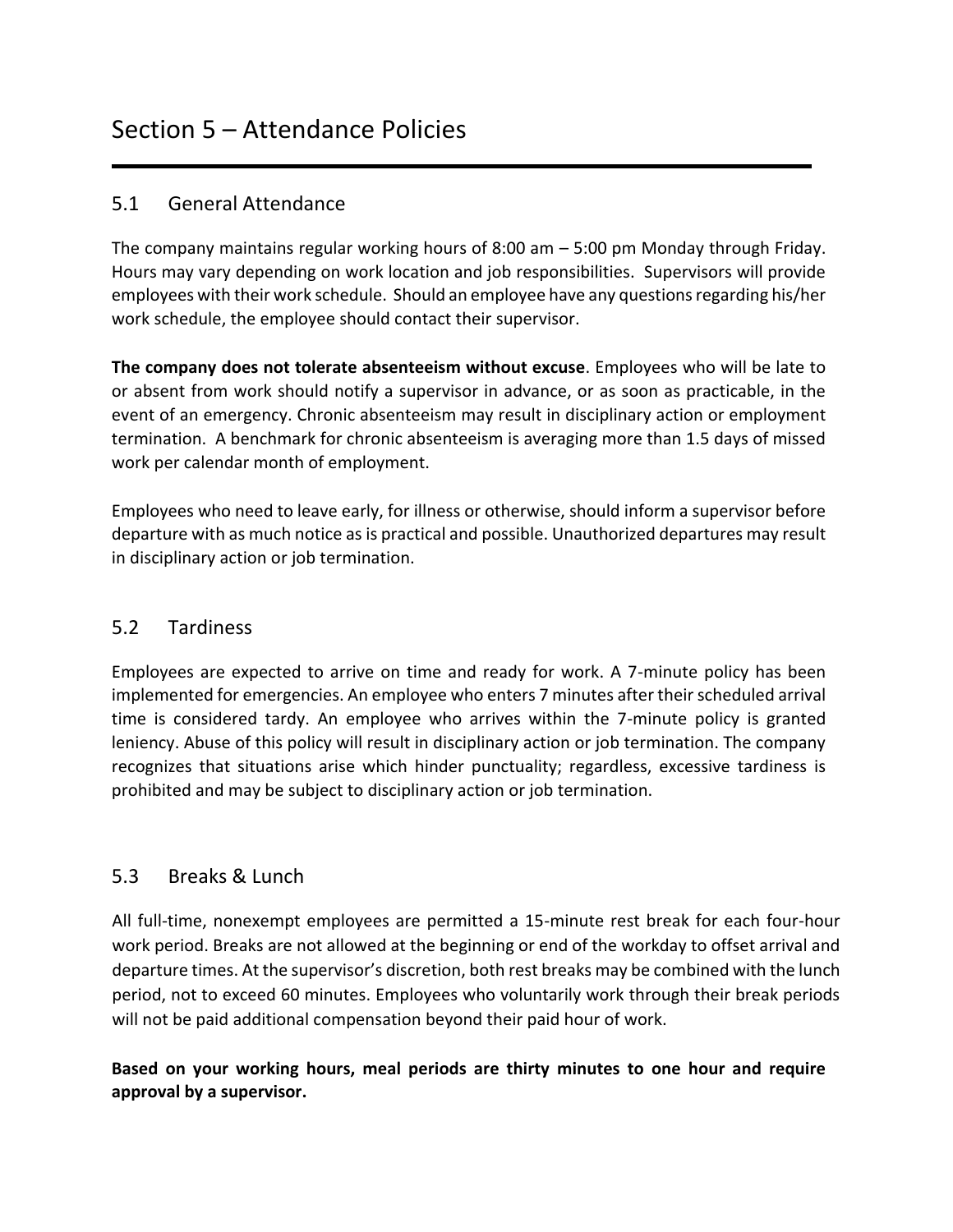#### 6.1 Vacations

The federal law applying to wage payments, the Fair Labor Standards Act, does not require paid vacation leave. While several states have laws that require employers to pay their employees any vacation time they have accrued, those laws do not require employers to give their employees any vacation time at all or therein monetarily compensated leave or vacation.

Sjolie Sunless provides a tiered vacation system for its eligible employees. Forward all requests for time off, vacation or otherwise, to your manager per the Time-Off Request instruction. Your manager will approve or deny the application based on company resources, projected workflow, and logistical cohesion between departments. The company is flexible in supporting time-off when doing so would not interfere with company operations.

No vacation time is provided within the first six months of employment. When an employee has amassed more than six months with the company, five (5) days of paid vacation is allotted. All vacation time is within the calendar year and does not roll over to the following year.

| Employment     | <b>Vacation</b>         |
|----------------|-------------------------|
| $0 - 6$ months | No vacation allotted    |
| 7+ months      | 5 days of paid vacation |
|                | per calendar year.      |

- During the month of May, we allow two (2) days total to be used for vacation time, we would appreciate no vacation time used during this month as it is our biggest month of the year.
- Twenty (20) days within one (1) calendar year to be allotted for vacation time.

#### 6.2 Sick Leave

Situations may arise where an employee needs to take time off to address medical or other health concerns. The company requests that employees provide notification to their supervisor as soon as practicable when taking time off. Paid sick leave can be requested and use up to 3 days or 24 hours of accrued paid sick leave per year. Employees may consult Michael H. Sjolie or the appropriate management personnel regarding the amount of (paid) sick leave provided each year. Sick days may not be carried over into the next year. Any additional sick leave is allowed but without pay. Sick leave is available after six months' probation period is complete.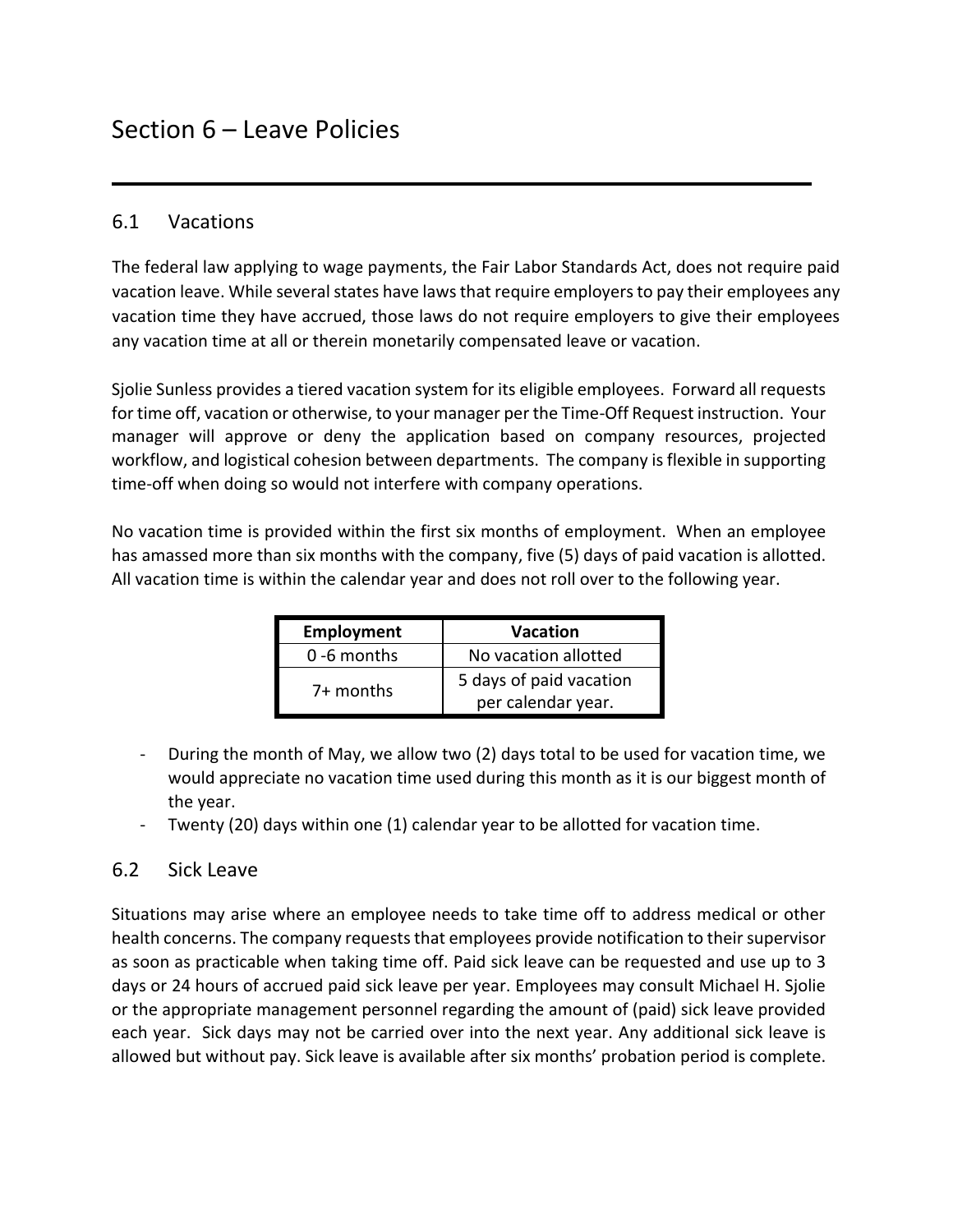# 6.3 Family & Medical Act of Leave

The company offers to leave consistent with the requirements of the federal Family and Medical Leave Act (FMLA). Under the FMLA, an employee may be eligible for an unpaid family and medical leave of absence under certain circumstances, if the employee works within a seventy-five (75) mile radius of fifty (50) or more company employees.

Under the federal FMLA, a person who has worked as an employee of this company for at least 1,250 hours for twelve months is eligible for FMLA leave. Up to twelve weeks of unpaid leave per year is available for the following reasons:

- The birth of a child and to care for the newborn child
- Placement of a child into adoptive or foster care with the employee
- Care for a spouse, son, daughter or parent who has a serious health condition
- Care for the employee's serious health condition.

If the need for leave is foreseeable, employees should notify a supervisor 30 days before taking FMLA leave. If the demand for FMLA leave arises unexpectedly, employees should notify a supervisor as soon as practicable, giving as much notice to the company as possible.

Employees may be required to provide: medical certifications supporting the need for leave if the leave is due to a serious health condition of the employee or employee's family member; periodic recertification of the serious health condition; and periodic reports during the leave regarding the employee's status and intent to return to work. Employees must return to work immediately after the serious health condition ceases, and employees who have taken leave because of their serious health condition must submit a fitness-for-duty certification before being allowed to return to work.

Leave may be taken on an intermittent or reduced schedule to care for an illness; yet, may not be taken intermittently for the care of a newborn or newly adopted child. When taking leave intermittently, the company may transfer the employee to another position with equivalent pay and benefits, which is better suited to periods of absence.

Subject to certain conditions, the employee or the company may choose to use accrued paid leave (such as sick leave or vacation leave) concurrent with FMLA leave.

The company will maintain group health insurance coverage for an employee on family and medical leave on the same terms as if the employee had continued work. If applicable, arrangements will be made for the employee to pay their share of health insurance premiums while on leave. The company may recover dividends paid to maintain health coverage for an employee who fails to return to work from family and medical leave.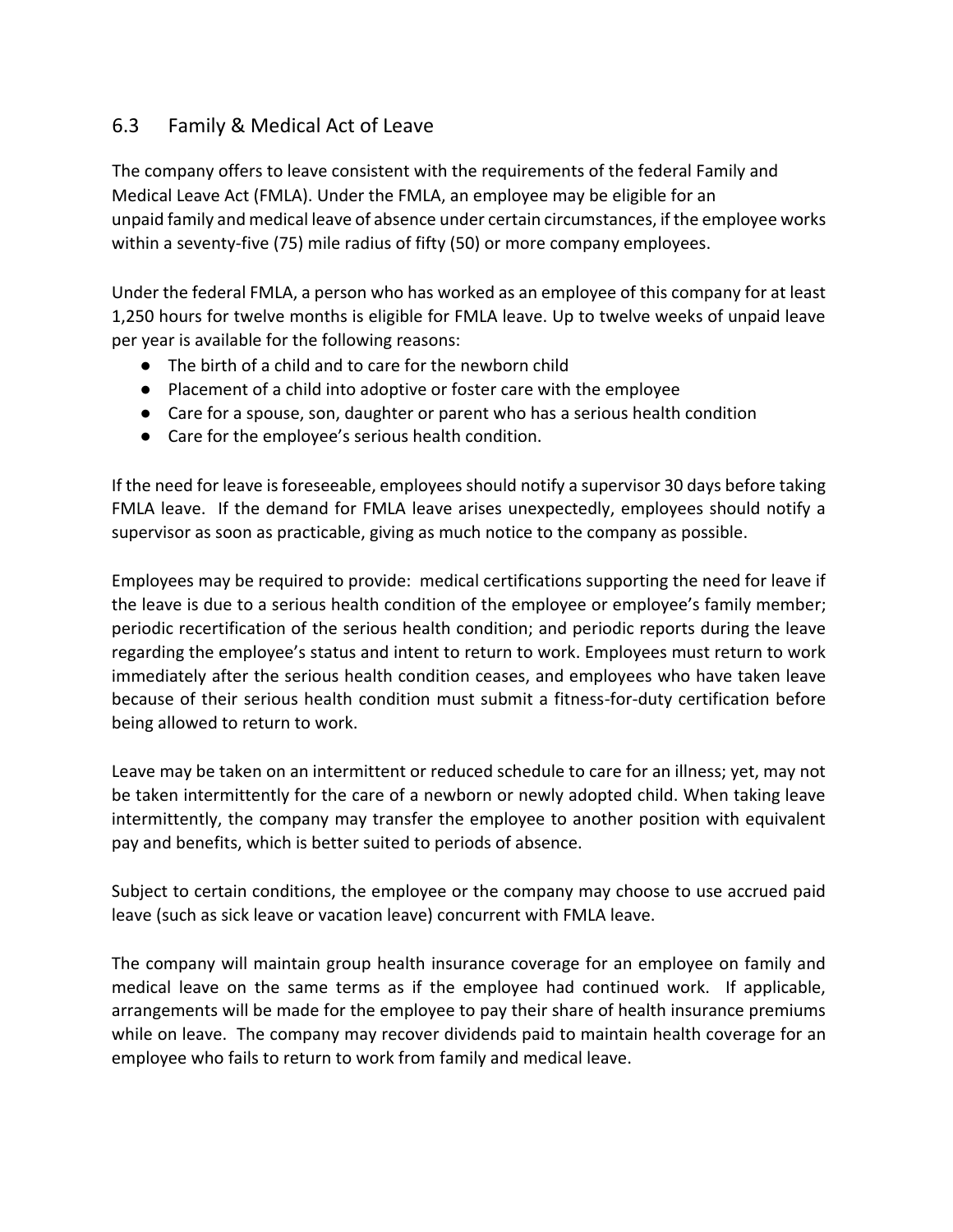If an employee would like the company to maintain other paid benefits during the period of leave, premiums and charges which are partially or wholly funded by the employee must continue to be paid by the employee during the leave time.

Family and medical leave will not result in the loss of any employment benefit accrued before the date on which the leave commenced. However, an employee on family and medical leave does not continue to collect benefits (e.g., sick leave or vacation leave) during the period of family and medical leave. Questions regarding benefits should direct to Michael H. Sjolie.

Upon returning from FMLA leave, an employee will be restored to his/her original job or an equivalent job with equivalent benefits, pay, seniority, and other employment terms and conditions as provided by the Family and Medical Leave Act.

# 6.4 Holidays

The company observes the following holidays:

- Memorial Day
- Independence Day  $(4<sup>th</sup>$  of July)
- Labor Day
- Thanksgiving Day
- Christmas Eve (Dec 24th)
- Christmas Day (Dec 25th)
- New Years Eve (Dec 31) \*\*\*Open 8am to 12:30pm\*\*\*
- New Years Day (Jan 1)

Holidays are observed on an unpaid basis for all eligible employees; A good benchmark for company-wide closings is if both FedEx and USPS are closed; at that point, there is a strong chance we will also be closed. You should consider using your paid vacation allotted (Given after new hire probation period) to be used around holidays and time you wish to spend with your family.

# 6.5 Jury Duty Time Off

The company understands that occasionally employees are called to serve on a jury. Employees who are selected for jury duty must provide a copy of their jury summons to a supervisor. Time taken for jury duty is granted on a paid basis. Employees released from jury duty with three hours remaining in the workday are expected to return to work. All hours must be documented for time of arrival and exit of jury duty each day, and only those hours accrued while in the capacity of jury duty are paid to the employee by the company and will not constitute a complete workday set of hours unless the employee returns to the office to finish the day.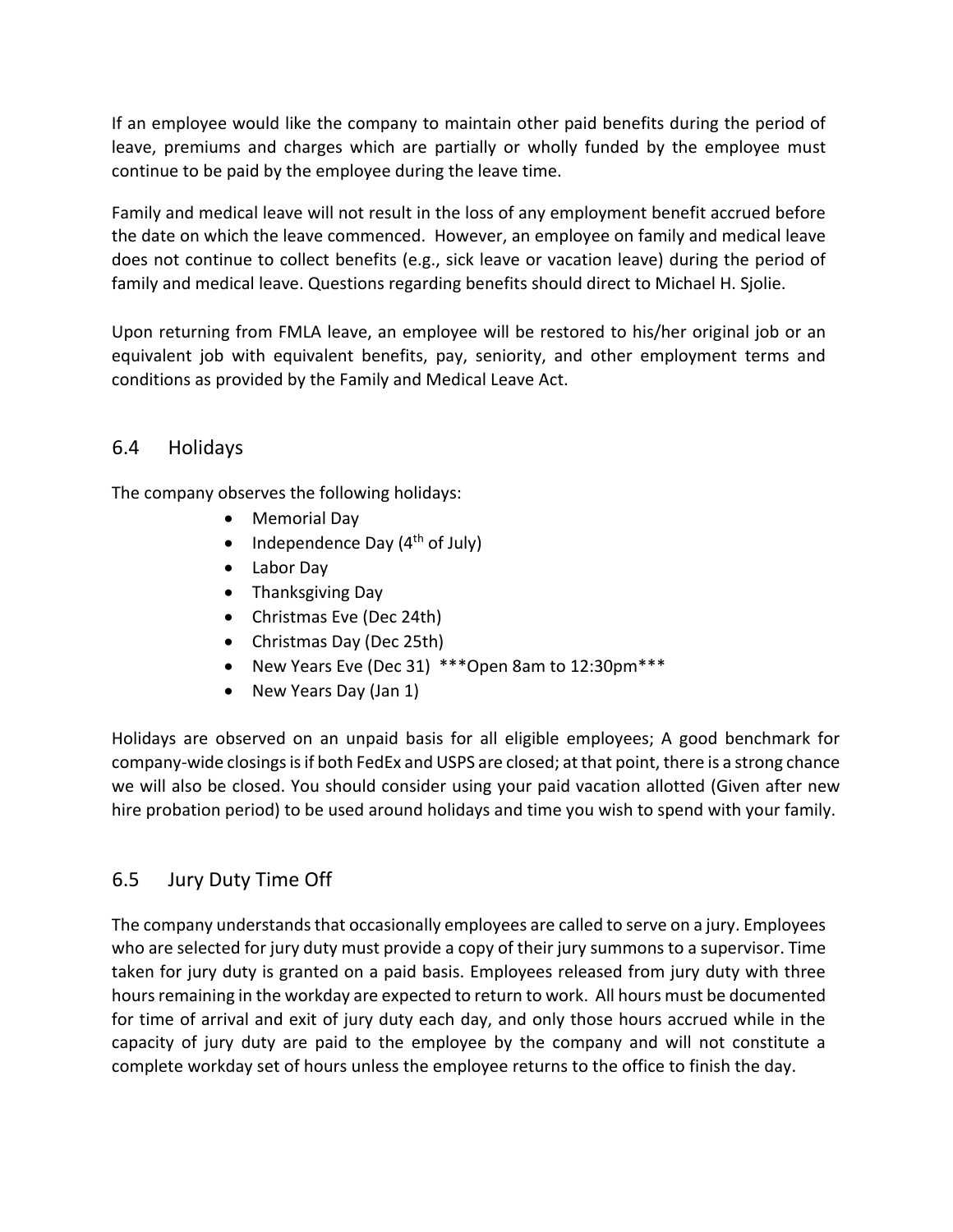The supervisor will verify the notification by contacting the office issuing the summons or subpoena and make scheduling adjustments to accommodate the employee's obligation. The supervisor will also provide court documentation to payroll for processing. Employees appearing in their own case as a plaintiff or defendant or for a non-subpoenaed court appearance will not receive paid time off. Vacation or unpaid time should be used for such instances.

# 6.6 Voting Time Off

The California Elections Code section 14001 requires employers to post a notice to employees advising them of provisions for taking paid leave for voting in statewide elections.

Employees are eligible for paid time off to vote only if they do not have sufficient time outside of working hours to vote. The law intends to provide an opportunity to vote for workers who would not be able to do so because of their jobs.

- Polls are open from 7:00 a.m. to 8:00 p.m.
- Employees can be given as much time as they need to vote, but only a maximum of two hours is paid.
- Employers may require employees to give notice in advance that they will need additional time off for voting.
- Employers may require time off to be taken only at the beginning or end of the employee's shift.

### 6.6 Military Duty

Employees called to active military duty, military reserve or National Guard service may be eligible to receive time off under the Uniformed Services Employment and Reemployment Rights Act of 1994. To receive time off, employees must provide notice and a copy of their report orders to an immediate supervisor. Military leave is granted on an unpaid basis. Upon return with an honorable discharge, an employee may be entitled to reinstatement and any applicable job benefits they would have received if present, to the extent provided by law.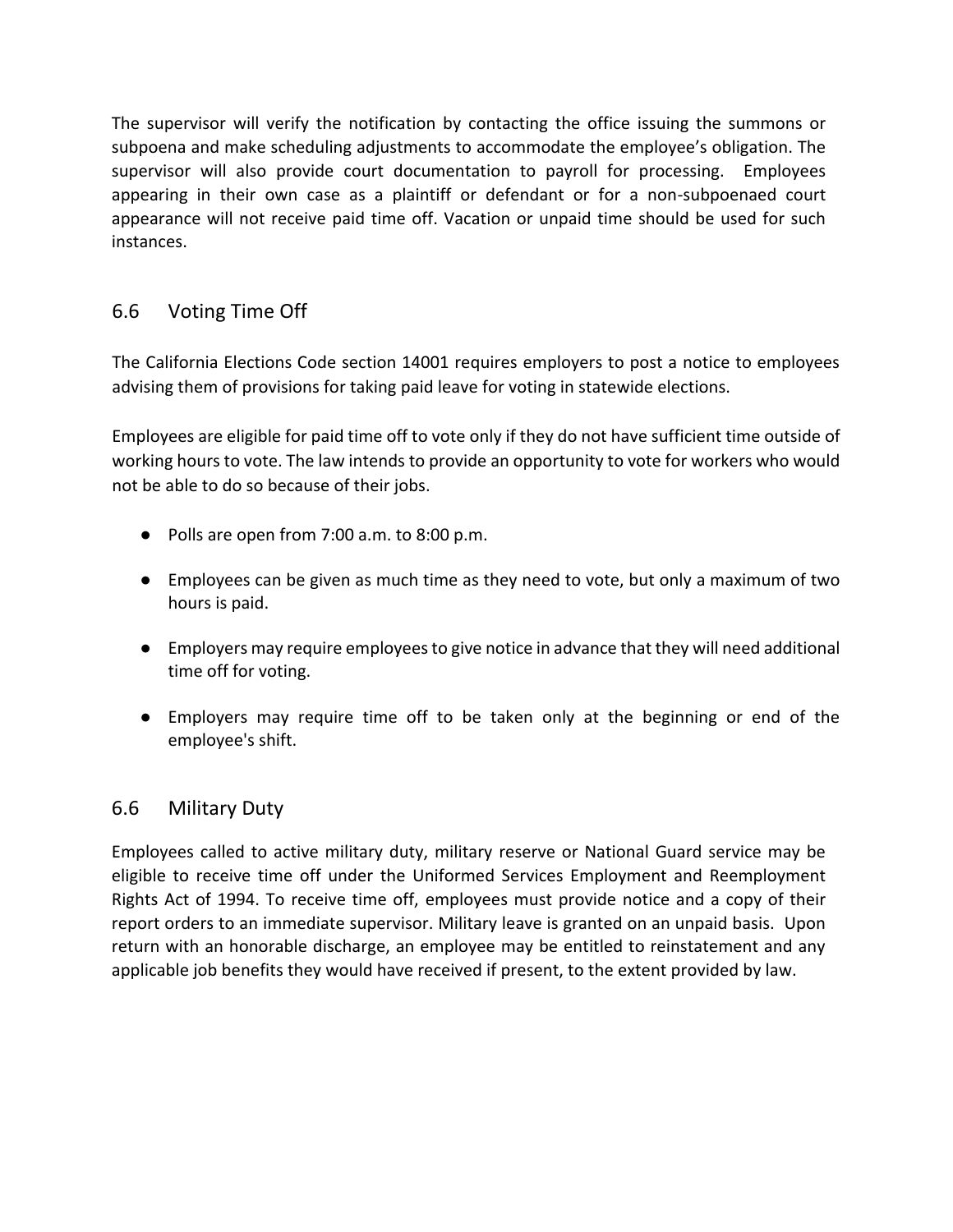### 6.7 Leave of Absence

Regular full-time employees may request an unpaid leave of absence after the exhaustion of paid leave. A request for a leave of absence must be submitted in writing in advance to the employee's immediate supervisor.

Leave of absences that are granted are unpaid and will not be considered until an employee has exhausted all appropriate accrued leave balances. Continuation of employee benefits during a leave of absence will be addressed on an individual basis, as required by law.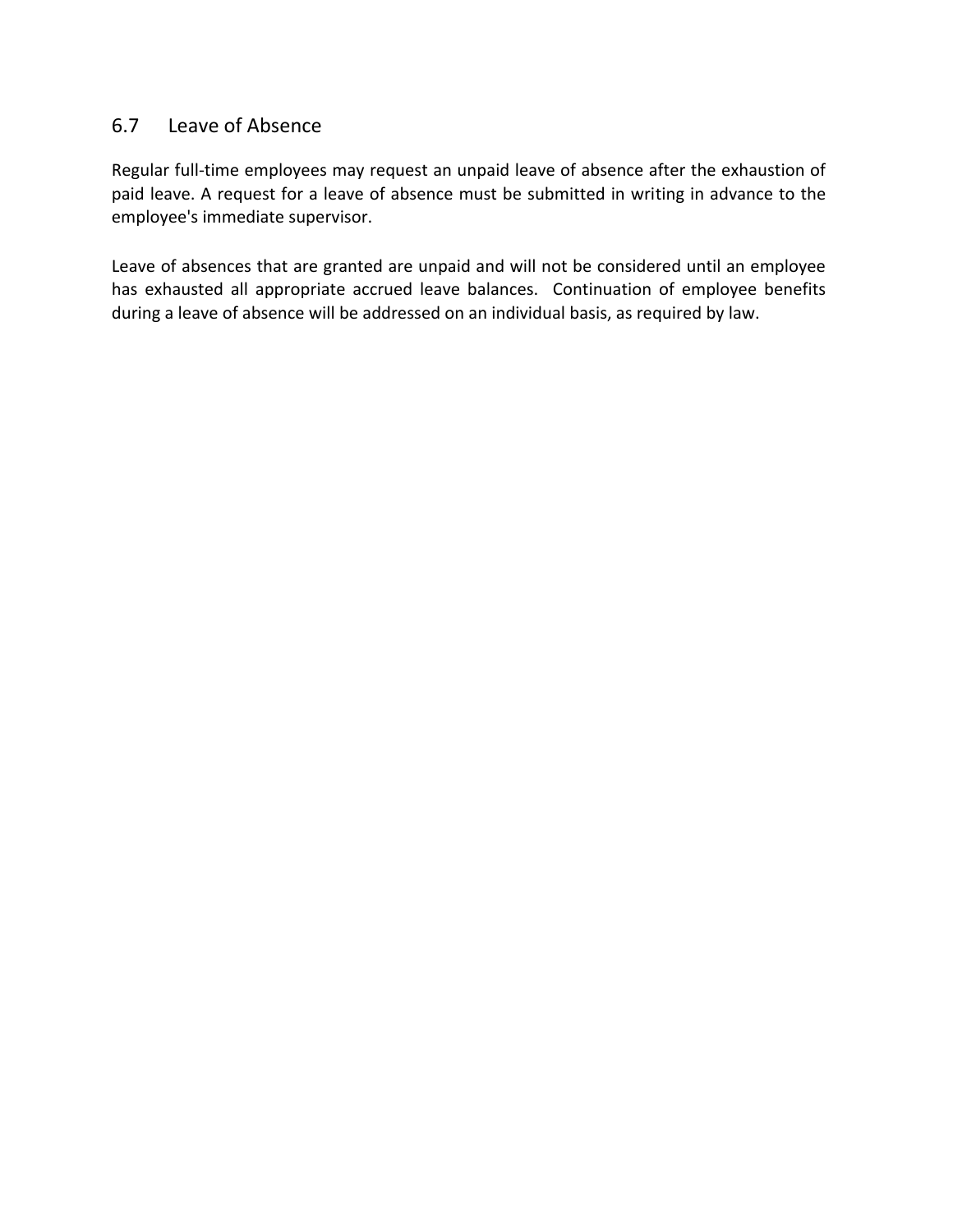### 7.1 Expectations

The company expects every employee to act professionally. Satisfactory performance of job duties and responsibilities is key to this expectation. Employees should attempt to achieve their job objectives, and act with diligence and consideration always. Poor job performance can result in disciplinary action, up to and including termination.

### 7.2 Reviews

The company may periodically evaluate an employee's performance. The goal of a performance review is to identify areas where an employee excels and areas that need improvement. The company uses performance reviews as a tool to determine pay increases, promotions and terminations.

All performance reviews are on merit, achievement and other factors may include but are not limited to:

- Quality of work
- Attitude
- Knowledge of work
- Job skills
- Attendance and punctuality
- Teamwork and cooperation
- Compliance with company policy
- Past performance reviews
- Improvement
- Acceptance of responsibility and constructive feedback

Employees should note that a performance review does not guarantee a pay increase or promotion, nor should it be used as an outwardly negative reflection of work performance. Written performance evaluations may be made at any time to advise employees of unacceptable performance or as opportunities to re. Evaluations or any subsequent change in employment status, position or pay does not alter the employees at will-relationship with the company.

Forward any questions about performance expectation or evaluation to the supervisor conducting the assessment.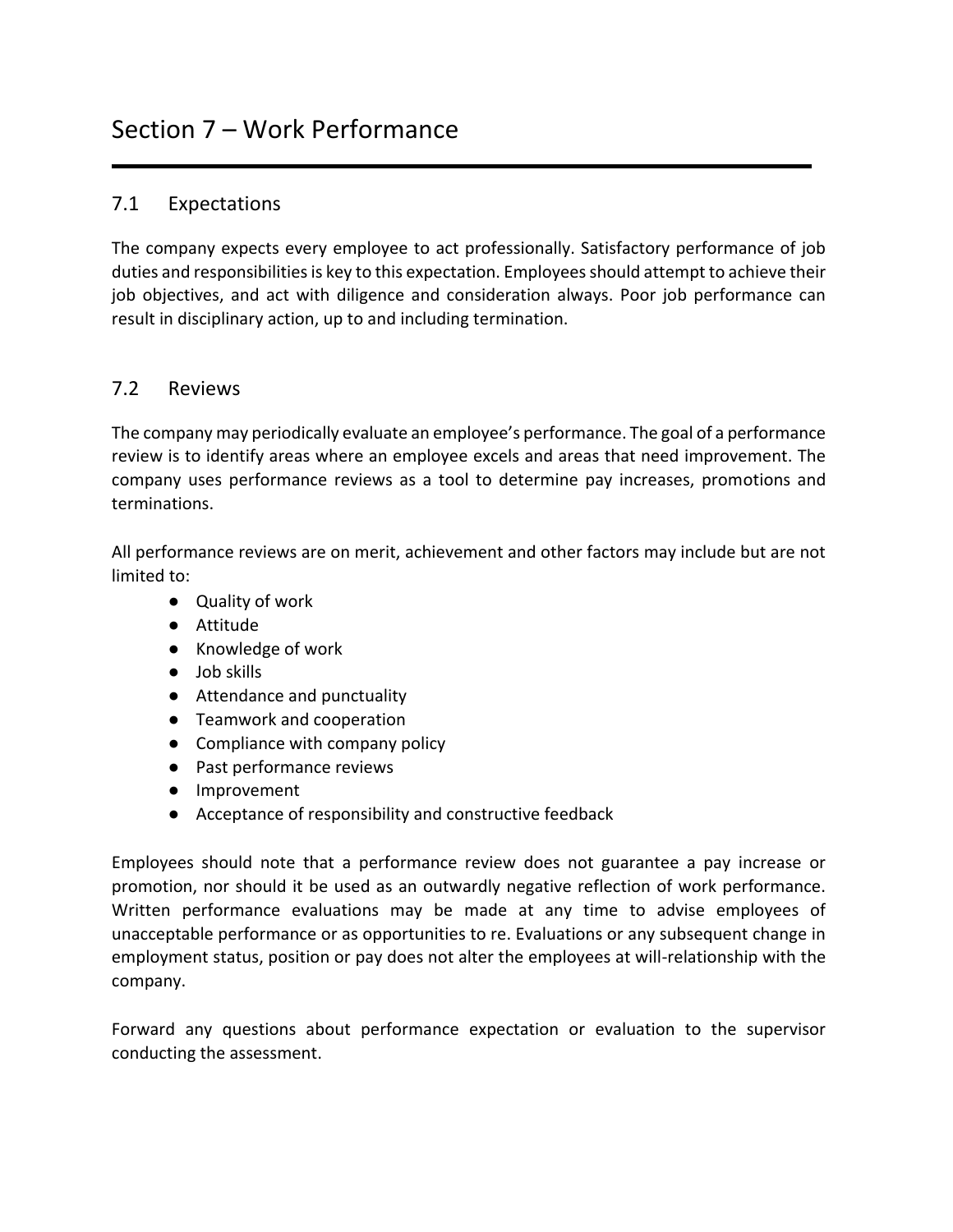# 7.3 Insubordination

Supervisors and employees should interact with mutual respect and common courtesy. Employees are expected to take instruction from supervisors or other persons of authority. Failure to comply with guidelines or unreasonably delaying compliance is considered insubordination. Acts of defiance are subject to disciplinary action, up to and including termination.

If an employee disagrees with a supervisor, the employee should first try to mediate the situation by explaining their position. If possible, a compromise might be met, and accusations of insubordination avoided.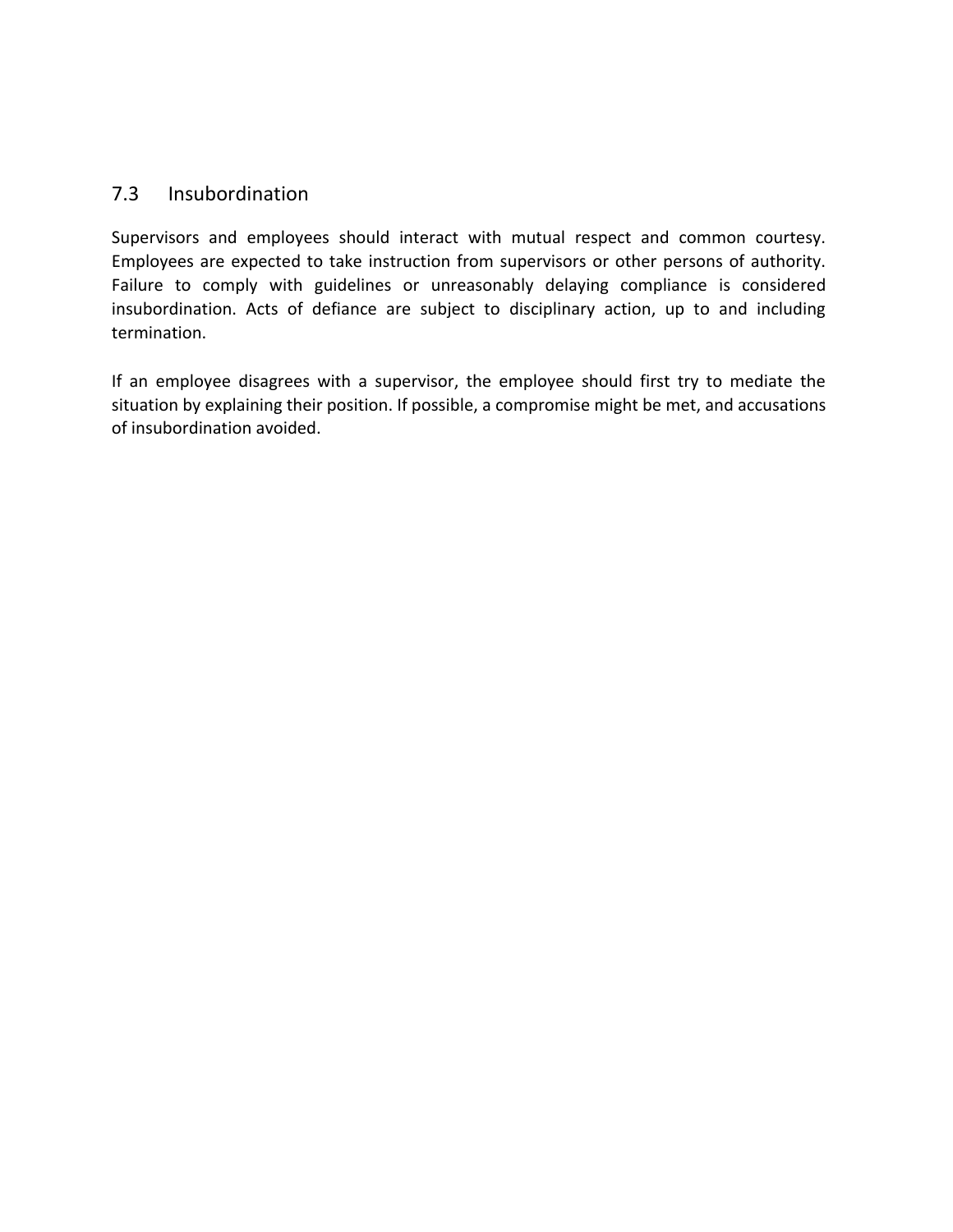### 8.1 Grounds for Disciplinary Action

The company reserves the right to discipline and terminate any employee who violates company policies, practices or rules of conduct. Poor performance and misconduct are also grounds for discipline or termination.

The following actions are unacceptable and considered grounds for disciplinary action. This list is not comprehensive instead it is meant merely as an example of the types of conduct that this company does not tolerate.

These actions include, but are not limited to:

- Engaging in acts of discrimination or harassment in the workplace;
- Possessing, distributing or being under the influence of illicit controlled substances;
- Being under the influence of a controlled substance or alcohol at work, on company premises, or while engaged in company business;
- Unauthorized use of company property, equipment, devices or assets;
- Damage, destruction or theft of company property, equipment, tools or assets;
- Removing company property without prior authorization or disseminating company information without permission
- Falsification, misrepresentation or omission of information, documents or records;
- Lying;
- Insubordination or refusal to comply with directives;
- Failing to perform job responsibilities adequately;
- Excessive or unexcused absenteeism or tardiness;
- Disclosing confidential or proprietary company information without permission;
- Illegal or violent activity;
- Falsifying injury reports or reasons for leave;
- Possessing unauthorized weapons on premises;
- Disregard for safety and security procedures;
- Use company resources and time to work on personal matters or individual projects that do not benefit the company.
- Disparaging or disrespecting supervisors and co-workers; and
- Any other action or conduct that is inconsistent with company policies, procedures, standards or expectations.

This list exhibits the types of actions or events that are subject to disciplinary action. It is not intended to indicate every act that could lead to disciplinary action. The company reserves the right to determine the severity and extent of any disciplinary action based on the circumstances of each case.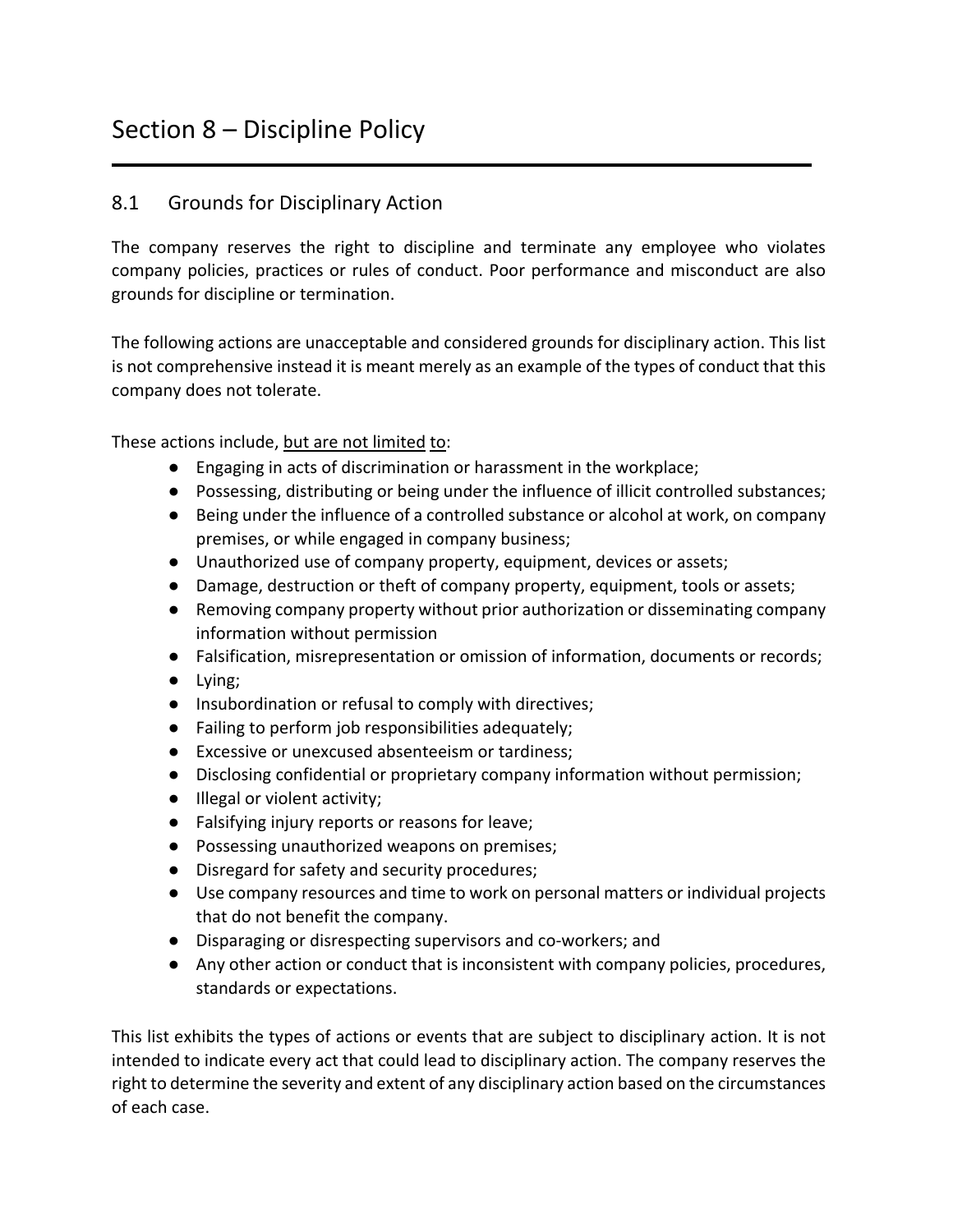### 8.2 Procedures

Disciplinary action is any one of several options used to correct unacceptable behavior or actions. Discipline may take the form of oral warnings, written warnings, probation, suspension, demotion, discharge, removal or some other disciplinary action, in no specific order of usage. The company will determine the course of action at its sole discretion as it deems appropriate.

# 8.3 Termination

Employment with the company is on an at-will basis and may be terminated voluntarily or involuntarily at any time.

Upon termination, an employee is required:

- To continue to work until the last scheduled day of employment;
- To turn in all reports and paperwork expected to be completed by the employee when due and no later than the last day of work;
- To return all files, documents, equipment, keys, access cards, software or other property belonging to the company that are in the employee's possession, custody or control, and turn in all passwords to his/her supervisor;
- To participate in an exit interview with his/her supervisor.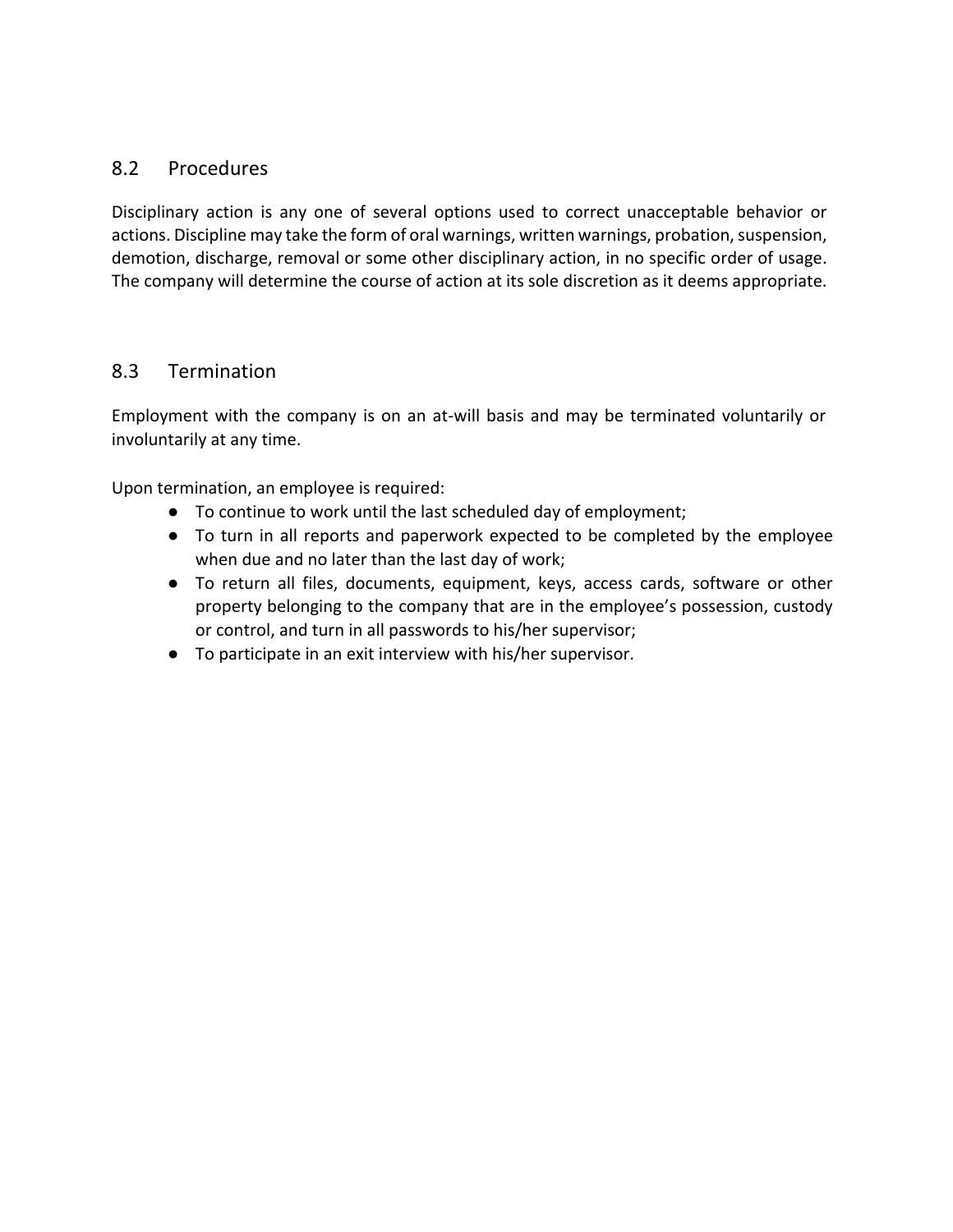# 9.1 Workplace Safety

The company takes every reasonable precaution to ensure that employees have a safe working environment. Safety measures and rules are in place for the protection of all employees. Ultimately, it is the responsibility of each employee to help prevent accidents. To ensure the continuation of a safe workplace, all employees should review and understand all provisions of the company's workplace safety policy. Employees should use all safety and protective equipment provided to them and maintain work areas in a safe and orderly manner, free from hazardous conditions. Employees who observe an unsafe practice or situation should report it to a supervisor or Michael Sjolie immediately. Employees are prohibited from making threats against anyone about his/her work or engaging in violent activities while in the employ of the company. Any questions regarding safety and safe practices should be directed to Michael Sjolie.

In the event of an accident, employees must notify a supervisor immediately. Report every injury, regardless of how minor, to a supervisor immediately. Physical discomfort caused by repetitive tasks must also be reported. For more information about on the job injuries, refer to the worker's compensation section of this handbook.

Employees should recognize any potential fire hazards and be aware of fire escape routes and fire drills. Do not block fire exits, tamper with fire extinguishers or otherwise create fire hazards.

# 9.2 Workplace Security

Employees must be alert and aware of any potential dangers to themselves or their coworkers. Take every precaution to ensure that your surroundings are safe and secure. Guard personal belongings and company property. Visitors should always be escorted. Report any suspicious activity to a supervisor immediately. We have security Cameras that monitor the office during and after hours. With this being said, please secure all personal belongings during and after work as the company is not responsible for any misplaced or lost personal items.

### 9.3 Emergency Procedures

In the event of an emergency, dial 911 immediately. If you hear a fire alarm or other emergency alert system, proceed quickly and calmly to the nearest exit. Once the building is evacuated, only a supervisor may authorize employees to reenter.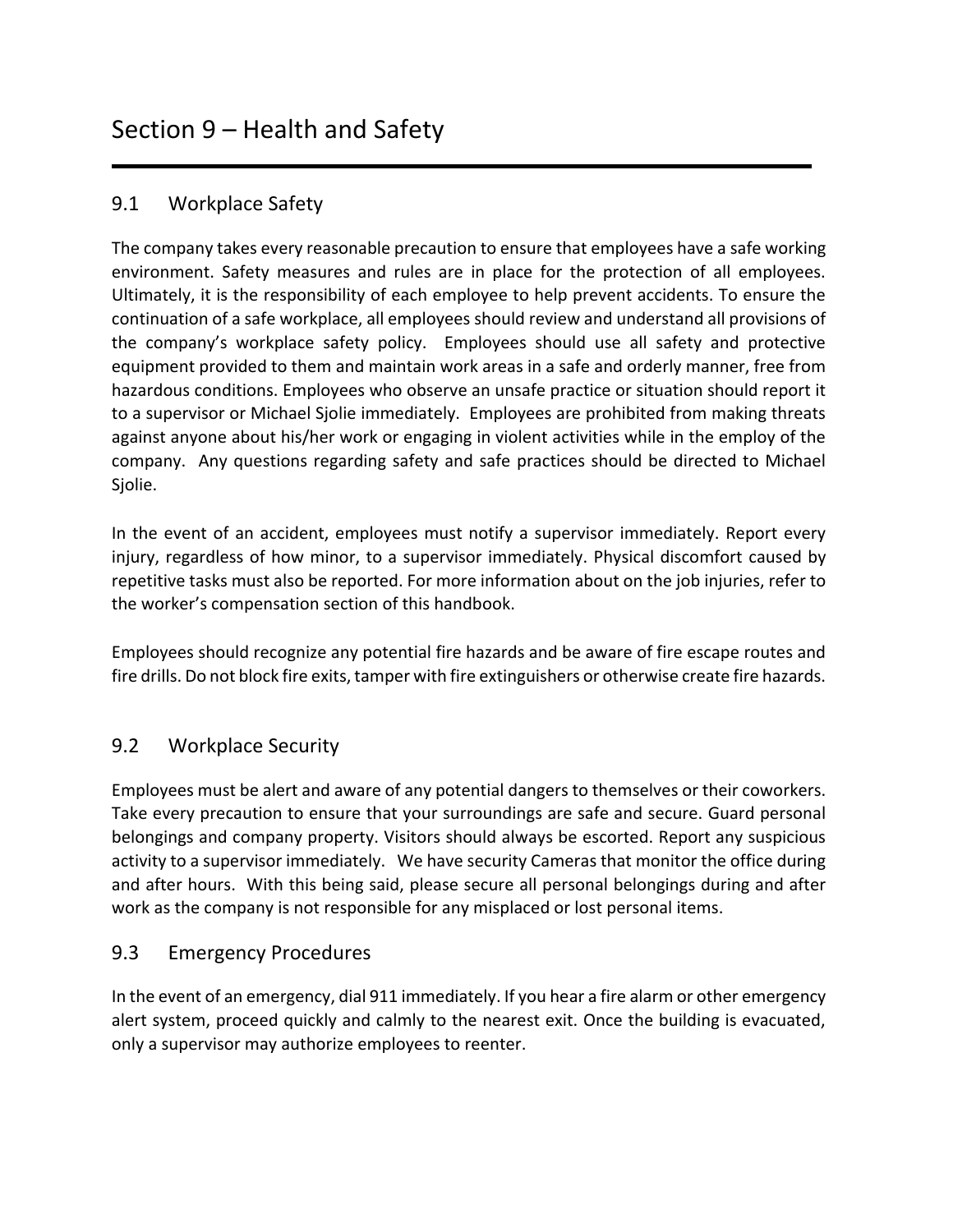### 10.1 Voluntary Termination

The company recognizes that personal situations may arise which require a voluntary termination of employment. Should this occur, the company requests that the employee provide two weeks of notice in writing. This request does not alter an employee's at-will relationship with the company.

All rights and privileges of employment with the company terminate upon the date of separation. As further discussed in Section 8.3, terminating employees are required to return all company property assigned to them. Failure to do so may result in the withholding of their final paycheck.

### 10.2 Final Paycheck

Employees who terminate employment with the company will be given their final paycheck within 14 days of last employment date. Should the employee be unable to retrieve their paycheck personally, it will be mailed to the address on file.

### 10.3 Exit Interview

The company may request an exit interview upon notice of termination. The purpose of the exit interview is to complete necessary forms, collect company property and discuss employment experiences with the company.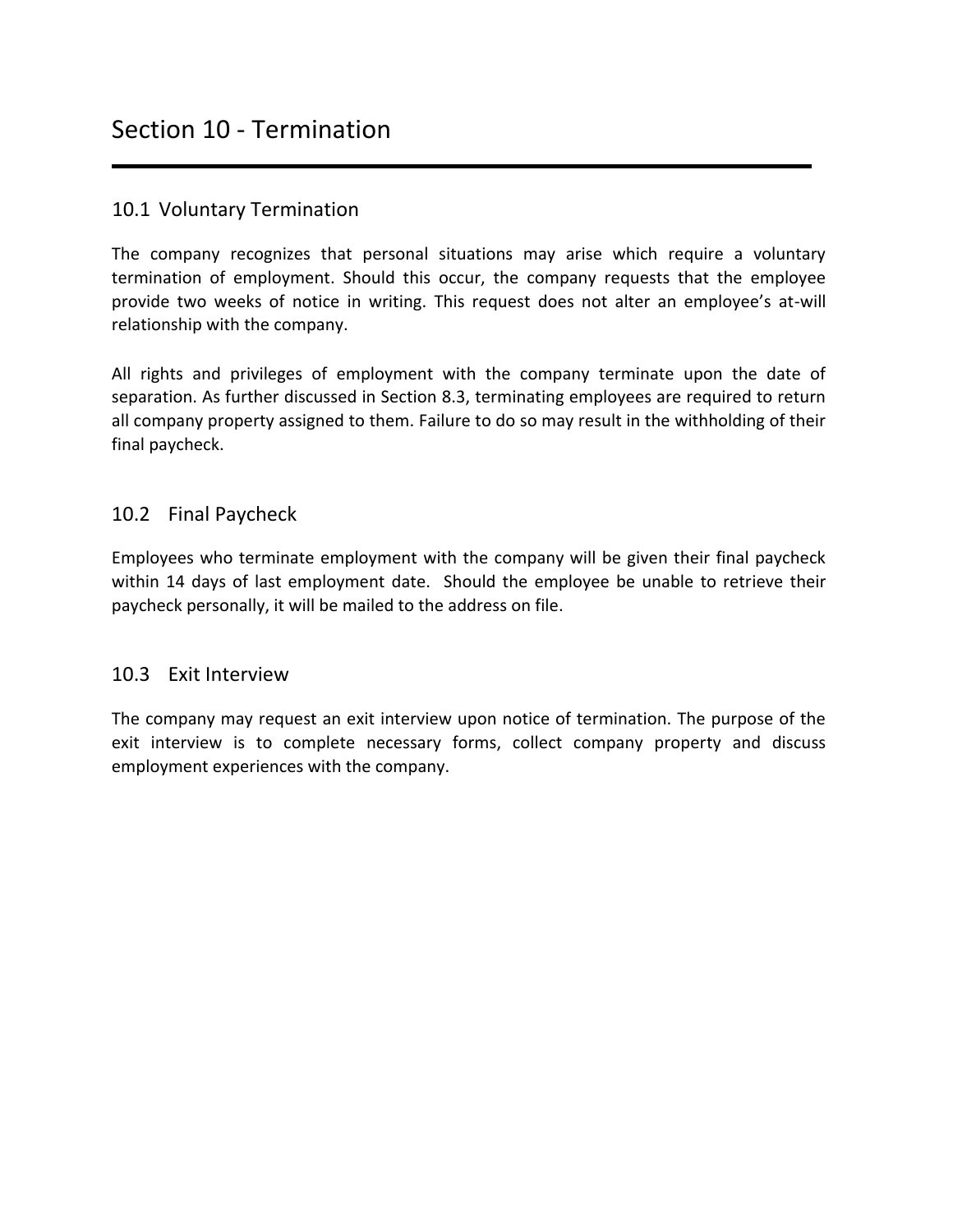### 11.1 Noncompetition Clause

The Employee specifically agrees that for a period of 16 months after the Employee is no longer employed by Sjolie Sunless, the Employee will not engage, directly or indirectly, either as proprietor, stockholder, partner, officer, employee or otherwise, in the same or similar activities as were performed for the Sjolie Sunless in any business within a State where the Company has offices which distributes or sells products or provides services similar to those distributed, sold, or provided by the Company at any time during the 24 months preceding the Employee's termination of employment.

For a period of 16 months after the Employee is no longer employed by the Company, the Employee will not, directly or indirectly, either as proprietor, stockholder, partner, officer, employee or otherwise, distribute, sell, offer to sell, or solicit any orders for the purchase or distribution of any products or services which are similar to those distributed, sold or provided by the Company during the 24 months preceding the Employee's termination of employment with the Company, to or from any person, firm or entity which was a customer of the Company during the 24 months preceding such termination of employment.

# 11.2 Non-Solicitation Clause

Employee agrees that for 12 months after Employee is no longer employed by the Company, Employee will not directly or indirectly solicit, agree to perform or perform services of any type that the Company can render ("Services") for any person or entity who paid or engaged the Company for Services, or who received the benefit of the Company's Services, or with whom Employee had any substantial dealing while employed by the Company.

However, this restriction concerning Services applies only to those Services rendered by Employee or an office or unit of the Company in which Employee worked or over which Employee had supervisory authority. This restriction also applies to assist any employer or another third party.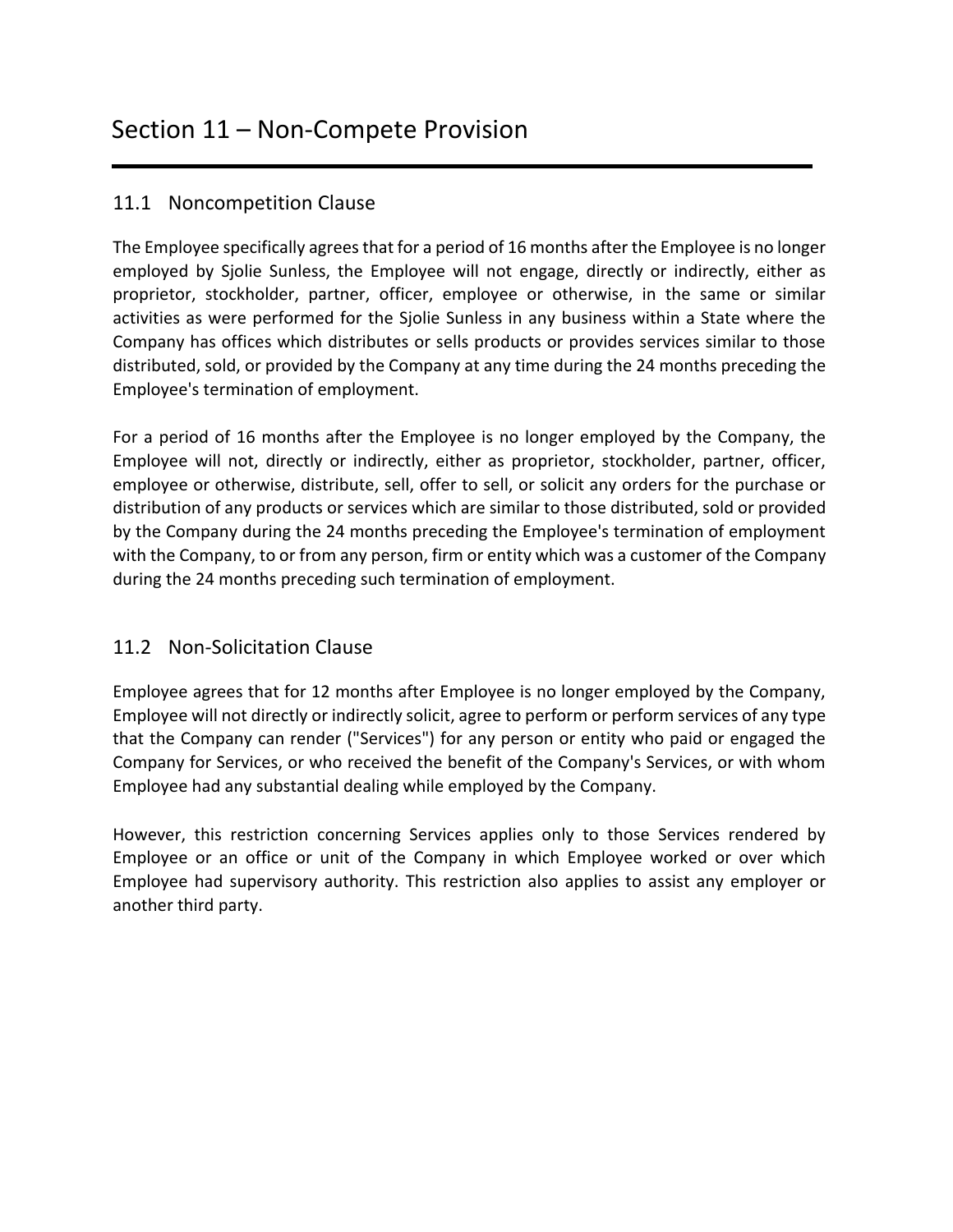# 11.3 Confidentiality Agreement

It is understood and agreed to that the below-identified discloser of confidential information may provide specific information that is and must be kept confidential. To ensure the protection of such information, and to preserve any confidentiality necessary under patent and trade secret laws, it is agreed that

The Confidential Information disclosed can be described as and includes:

1.Invention description(s), technical and business information relating to proprietary ideas and inventions, ideas, patentable ideas, trade secrets, drawings and/or illustrations, patent searches, existing and/or contemplated products and services, research and development, production, costs, profit and margin information, finances and financial projections, customers, clients, marketing, and current or future business plans and models, regardless of whether such information is designated as "Confidential Information" at the time of its disclosure

2. The Recipient agrees not to disclose the confidential information obtained from the discloser to anyone unless required to do so by law.

3. This Agreement states the entire agreement between the parties concerning the disclosure of Confidential Information. Any addition or modification to this Agreement must be made in writing and signed by the parties.

4. If any of the provisions of this Agreement are found to be unenforceable, the remainder is enforced as thoroughly as possible, and the unenforceable provision(s) shall be deemed modified to the limited extent required to permit enforcement of the Agreement-as-a-whole.

**WHEREFORE**, the parties acknowledge that they have read and understand this Agreement and voluntarily accept the duties and obligations set forth herein.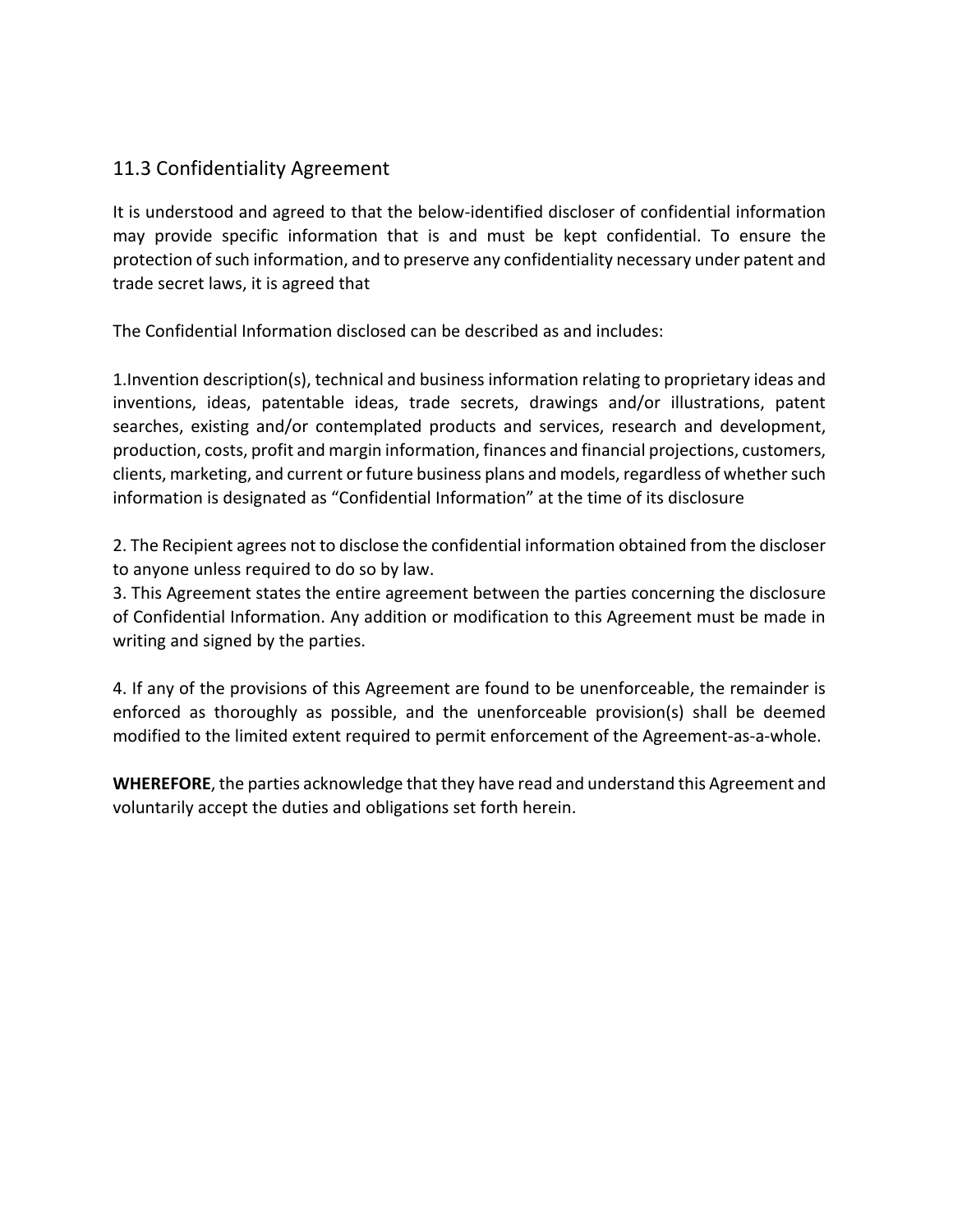# Acknowledgment of Receipt for Employee Handbook (Employee Copy – Keep with handbook)

I acknowledge that I have received a copy of the Employee Handbook. I understand that I am responsible for reading the information contained in the Handbook.

I understand that the handbook is intended to provide me with a general overview of the company's policies and procedures. I acknowledge that nothing in this handbook is to be interpreted as a contract, expressed or implied, or an inducement for employment, nor does it guarantee my job for any period-of-time.

I understand and accept that my employment with the company is at-will. I have the right to resign at any time with or without cause, just as the company may terminate my employment at any time with or without cause or notice, subject to applicable laws. I understand that nothing in the handbook or any oral or written statement alters the at-will relationship, except by written agreement signed by the employee and Michael H. Sjolie.

I acknowledge that the company may revise, suspend, revoke, terminate, change or remove, prospectively or retroactively, any of the policies or procedures outlined in this handbook or elsewhere, in whole or in part, with or without notice at any time, at the company's sole discretion.

\_\_\_\_\_\_\_\_\_\_\_\_\_\_\_\_\_\_\_\_\_\_\_\_\_\_\_\_\_\_\_\_\_ \_\_\_\_\_\_\_\_\_\_\_\_\_\_\_\_\_\_\_\_\_\_\_\_\_\_\_\_\_\_\_\_\_

\_\_\_\_\_\_\_\_\_\_\_\_\_\_\_\_\_\_\_\_\_\_

\_\_\_\_\_\_\_\_\_\_\_\_\_\_\_\_\_\_\_\_\_\_

(Signature of Employee) (Printed name of Employee)

(Date)

\_\_\_\_\_\_\_\_\_\_\_\_\_\_\_\_\_\_\_\_\_\_\_\_\_\_\_\_\_\_\_\_\_ \_\_\_\_\_\_\_\_\_\_\_\_\_\_\_\_\_\_\_\_\_\_\_\_\_\_\_\_\_\_\_\_\_ (Signature of Manager) (Printed name of Manager)

(Date)